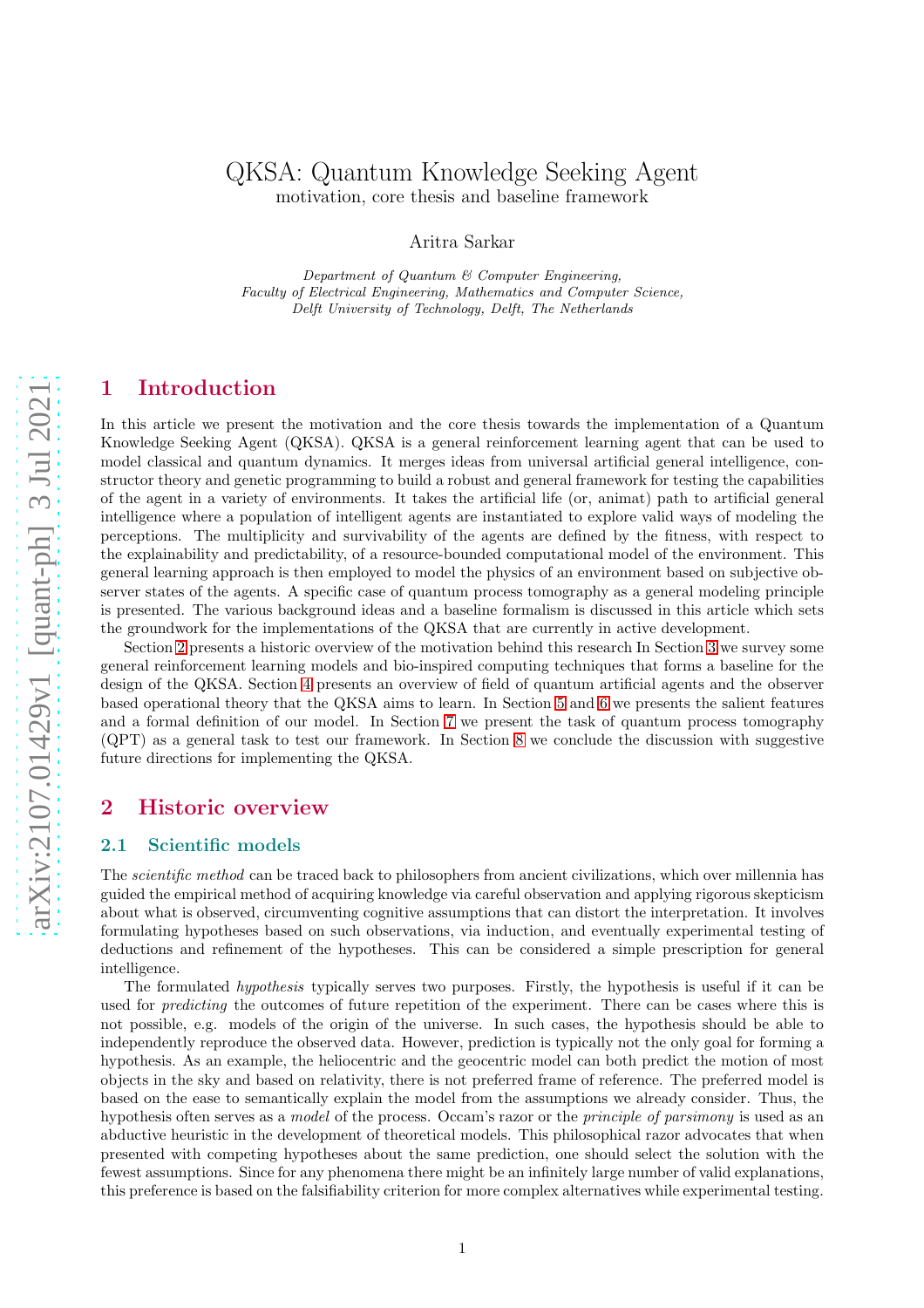In mathematical systems, reducing the number of assumptions corresponds to devising a minimal *system of axioms* that can be used to prove a set of statements.

Depending on the underlying logic, the problem of deciding the validity of a statement from the axioms may vary from trivial to impossible. For example, in propositional logic, it is possible to design (i.e. it is decidable) an *automatic theorem prover* (ATP) but might require exponential-time (co-NP) for it to execute. For first order theories like Peano arithmetic, contrary to David Hilbert's vision of axiomatizing mathematics, Kurt Gödel's incompleteness theorem [\[1\]](#page-19-0) allows invalid formulas that cannot always be recognized as well as true but undecidable statements. Thus, an ATP might fail to terminate while searching for a proof by *deduction*. Despite this theoretical limit, in practice, theorem provers can solve many hard problems. Proof-based general intelligence models has been proposed by Jürgen Schmidhuber as the *Gödel machine* [\[2\]](#page-19-1), which eventually will find a proof of a self-improvement and evolve to optimally solve problems.

As opposed to the certainty of the argument from the premise in deduction, in *inductive reasoning* the truth of the conclusion is inherently probable, based upon the evidence given. The premises supplies some evidence, but not full assurance, of the truth of the conclusion. While there has been philosophical discussions on the advantages and disadvantages of induction, it has been widely applied to many areas, especially in machine learning. *Bayesian inference* does not determine which beliefs are a priori rational, but rather determines how we should rationally change the beliefs we have when presented with evidence. In Bayesian inference, a prior probability is chosen for a hypothesis (based on previously acquired domain knowledge or logic) and then the strength of our belief in that hypothesis is adjusted in a precise manner according to Bayes' theorem when new evidence is acquired.

## 2.2 Computational automata

The precise definition of an algorithmic process was required to prove whether a statement is decidable or not from the set of axioms. This led to the definition of the *Turing machine* as a mathematical model of computation that manipulates symbols on a strip of tape according to a table of rules. Alan Turing invented this model to prove properties of computation in general and the uncomputability of the Entscheidungsproblem [\[3\]](#page-19-2). Despite the model's simplicity, given an arbitrary computer algorithm, a Turing machine capable of simulating that algorithm's logic can be constructed and thus is a general example of a central processing unit (CPU).

A Turing machine that is able to simulate any other Turing machine is called a *universal Turing machine* (UTM). This *universality* is shared between various other computing models like lambda calculus and cellular automata, and any computational procedure can be translated among these efficiently by incurring a polynomial time overhead. This notion is captured as the *Church-Turing thesis* which states that Turing machines can be used to define an effective methods in logical manipulation of an algorithm using a mechanical procedure.

## 2.3 Algorithmic information

Despite having a different original motivation, the UTM model eventually led to the development of the field of computer science as well as the stored-program model of the computer which forms the backbone of the ongoing digital revolution. In the field of computer science, it led to the systematic study of algorithms and their computational resources.

With the help of a precise automata model, it was now possible to rigorously define the concepts of scientific models using algorithmic information. Algorithmic information theory (AIT) allows studying the inherent structure of objects without reference to a generating distribution (often assumed erroneously as the uniform prior in statistical machine learning). The theory originated when Ray Solomonoff [\[4\]](#page-19-3), Andrey Kolmogorov [\[5\]](#page-19-4), and Gregory Chaitin [\[6\]](#page-19-5) looked at information, probability and statistics through the lens of the computational automata models. The theory has now become a central part of theoretical computer science [\[7\]](#page-19-6). While AIT metrics are ubiquitous, most metrics are uncomputable. Estimating these using approximate methods is often intractable beyond small cases even on classical supercomputers. Thus, while in the field of theoretical computer science, these fundamental concepts are valuable for proofs, their applicability to real-world data and use-cases remain very limited.

There are various algorithmic metric that will be relevant in the context of this article and will be introduced as and when required. Ray Solomonoff founded the theory of *universal inductive inference* based on *algorithmic probability* (the chance that a randomly selected program will output a specific output when executed on a TM) and *algorithmic complexity* (the length of the shortest program that outputs a specific output when executed on a TM). The *universal a priori probability distribution* is the distribution of the algorithmic probability of all strings of a specific size. This mathematically formalizes the notion of Occam's razor and Epicurus' *principle of multiple explanations* using the computing framework. When this a prior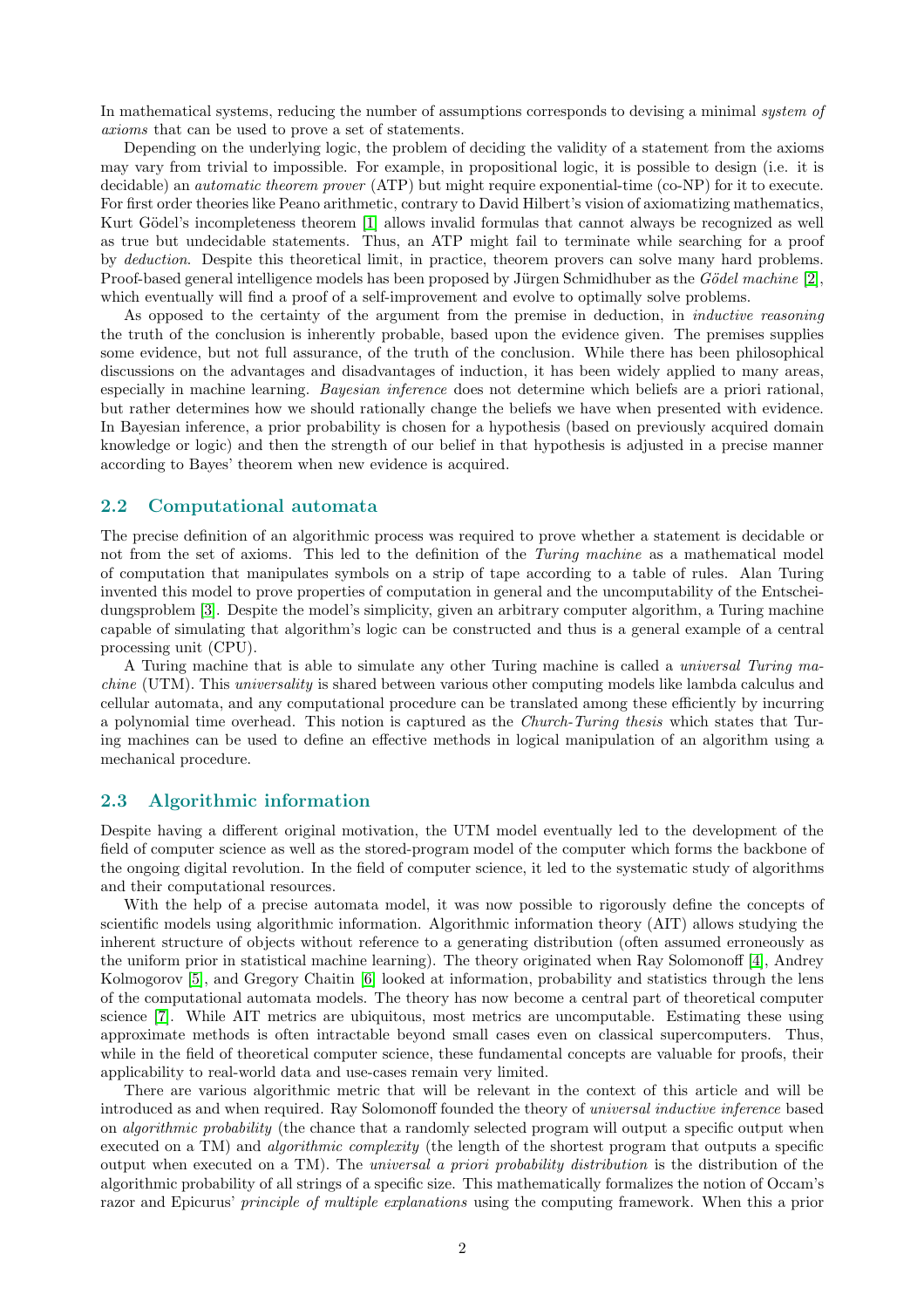distribution is used for Bayesian inference, it explains observations of the world by the smallest computer program that outputs those observations, thus, all computable theories which describe previous observations are used to calculate the probability of the next observation, with more weight put on the shorter computable theories.

Although these metric are uncomputable, Levin's *universal search* [\[8\]](#page-19-7), converges to the distribution sequence when executed for longer periods of time. It solves inversion problems by interleaving the execution of all possible programs on a universal Turing machine, sharing computation time equally among them, until one of the executed programs manages to solve the given inversion problem. This has inspired various artificial general intelligence approaches that built upon this to calculate the expected value of an action. The more computing power that is available, the closer their predictions are to the predictions of inductive inference. Jürgen Schmidhuber and Marcus Hutter developed many AGI algorithms like Adaptive Levin Search, Probabilistic Incremental Program Evolution, Self-Modifying Probabilistic Learning Algorithms, Hutter Search, Optimal Ordered Problem Solver, AIXItl and Gödel Machine.

#### 2.4 Artificial general intelligence

The last few decades has been a witness to the revolutionary impact of *artificial intelligence* (AI) in many specialized domains. These diverse domains include medical diagnostics, photo-editing, navigation, to name a few. AI in this context is an optimization and learning procedure, distinct from the previous generation of explicitly coded algorithms. These AI algorithms (called, software 2.0) searches for optimal parameters of a context-specific program template that minimizes some defined cost function of the application. These advances come under the purview of *artificial narrow intelligence* (ANI), where the algorithm is trained to surpass human experts at a specific task (e.g. cancer detection, playing chess) while being completely clueless at a different often simpler task (e.g. logical reasoning, object manipulation). The impressive success of ANI has given researchers the thrust to strive towards *artificial general intelligence* (AGI), where tasks across domain can be learned, similar to human intelligence. Currently, state-of-the-art AGI systems can master multiple games [\[9\]](#page-19-8) or converse [\[10\]](#page-19-9) in diverse contexts, without being explicitly programmed with the underlying rules.

Though AGI is closer to the original conceptualization from the early proponents [\[11\]](#page-19-10) of AI (like John McCarthy, Marvin Minisky, John Holland, Ray Solomonoff, and others), we do not have an agreed model of AGI yet. There are various tribes of researchers, each with a different approach (or, master algorithm [\[12\]](#page-19-11)) converging towards AGI. These include symbolists, connectionists, evolutionaries, Bayesians and analogizers. For example, in *universal artificial general intelligence* (UAGI) [\[13\]](#page-19-12), the primary method is to infer models based on a universal computing model like the Turing machine or lambda calculus. Hybrid solutions, like neuro-evolution, neural Turing machine, OpenCog, are also being investigated. The multiplicity of approaches in not because of fundamental incompatibilities preventing an unification (e.g. in theoretical physics), but rather because of the capability of each perspective to converge to AGI given enough resources, making it a matter of design choice. The model presented in this article follows a hybrid approach based on universal computation, evolutionary programming, compression and probabilistic inference.

The trajectory of ANI and AGI can be extrapolated to artificial super-intelligence (ASI), beyond the point of technological singularity. ASI has grown out of the domains of scientific fiction to creditable discussions in AI conferences between futurists. AGI and ASI are together called *Strong AI*, in contrast to Weak AI based on ANI. In this article, we explore what might eventually one of the mainstream objectives [\[14\]](#page-19-13) of Strong AI - making scientific advances that are explainable to human intelligence. Is it possible to create a general framework for scientific discovery - for both prediction and modeling? We explore the characteristics of this framework for a feasible experimental setting.

# <span id="page-2-0"></span>3 Survey of related methods

#### 3.1 General reinforcement learning

UAGI starts with algorithms or agents that would yield incredibly powerful general intelligence if supplied with massively, unrealistically computing power, and then examines practically feasible (maybe no longer universal) AGI systems as specializations of these powerful theoretic systems. These algorithms are variations of Solomonoff's universal predictors, which provide a rigorous and elegant solution to the problem of sequence prediction via AIT. The core idea is that *the shortest program computing a sequence, provides the best predictor regarding the continuation of the sequence*.

Based on the requirement, the learning process can be put into various settings like supervised, unsupervised, reinforcement, active, lifelong, incremental, lazy, offline, etc. In the standard *reinforcement learning*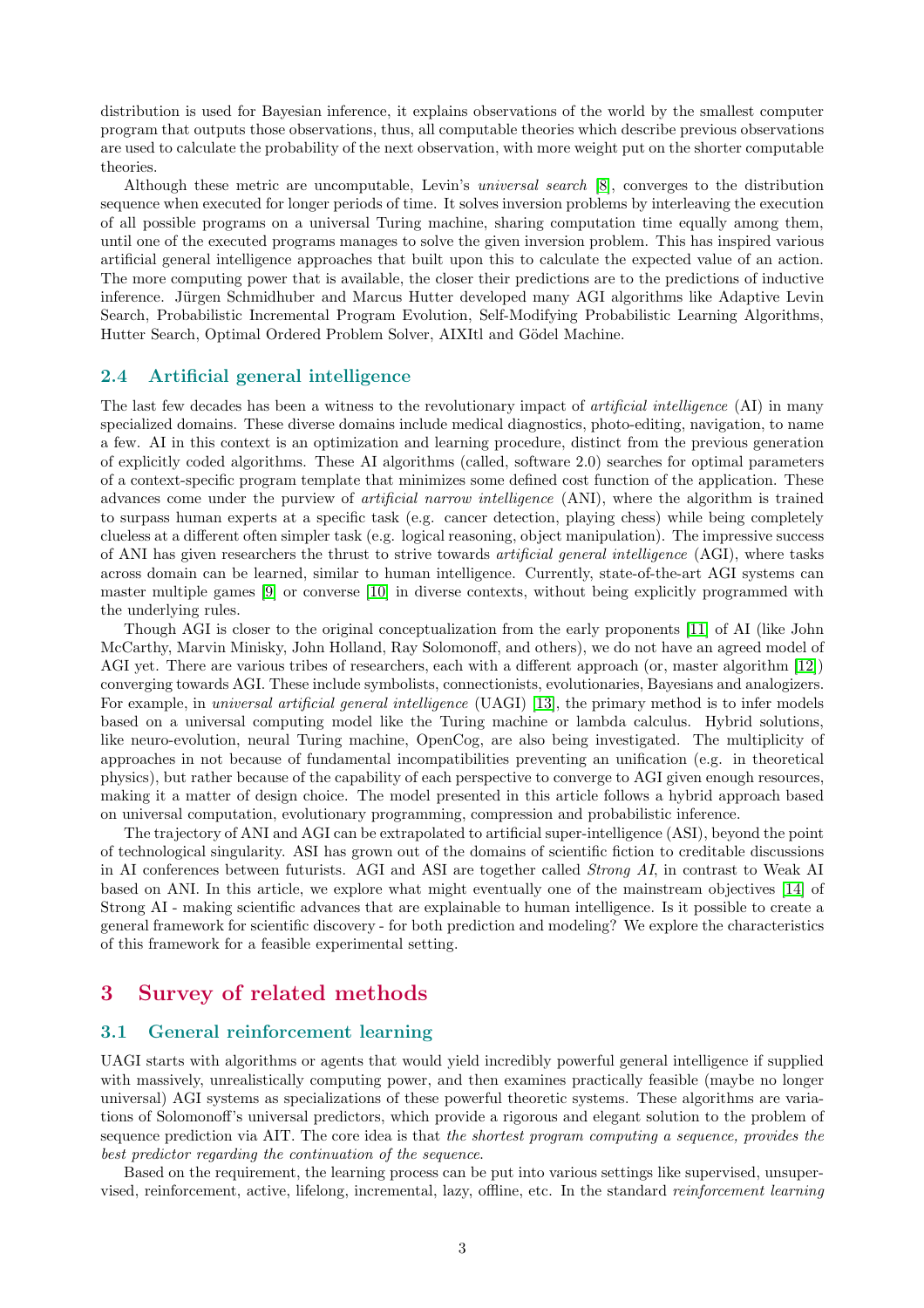(RL) framework, the agent and environment play a turn-based game and interact in steps/turns. At time step t, the agent supplies the environment with an action  $a_t$ . The environment then performs some computation and returns a percept  $e_t$  to the agent, and the procedure repeats. There are two main approaches to RL: model-free RL (e.g. Q-Learning, Deep Q-networks) generally assume the environment is a finite-state Markov decision process (MDP) while model-based RL (e.g. Bayesian learning) assumes the realizable case, i.e. *the hypothesis space contains the true function*. In this research, we follow the framework of Bayesian model-based RL as an interaction between an (artificial) physicist and an environment that it intends to scientifically model and predict.

In fully-observable games (e.g. chess, go), devising an optimal strategy is trivial given an infinite computing power by using the minimax decision rule to enumerate the entire game tree. In contrast, there is no general-purpose algorithm for the case of decision-making under uncertainty and with only partial knowledge. Environments can have traps from which it can be impossible to recover, thus, without knowing a priori which actions lead to traps, it is not trivial for an agent to learning and perform optimally. This setting is called *general reinforcement learning* (GRL). There are various theoretical models of artificial general intelligence (AGI) that belong to the class of GRL agents.

#### 3.1.1 AIXI and its variants

Some general terminologies are first introduced before presenting the AIXI based agents. The actions  $a_t$ of a GRL agent belong to a (usually finite) set called the action space  $A$ . Likewise, the percepts  $e_t$  from the environment belong to the percept space  $\mathcal{E}$ . For simplicity, these spaces are assumed to be stationary (i.e. time-independent and fixed by the environment) and countable (although most results generalize to continuous spaces).

The agent is formally identified by its policy  $\pi$ , which in general is a distribution over actions for the current step, conditioned over the history, denoted by,  $\pi(a_t|ae_{\leq t})$ . The finite sequence of action-percept pairs over the past time steps,  $ae_{\leq t} = a_1e_1 \ldots a_{t-1}e_{t-1}$  is called the history. The environment is modeled as a distribution over percepts,  $\nu(e_t|ae_{\leq t}a_t)$ . An environment in GRL is modeled as a partially observable Markov decision process (POMDP). Thus, there is some underlying (hidden) state space  $S$ , with respect to which the environment's dynamics are Markovian. The agent cannot observe this state directly, but instead receives (incomplete and noisy) percepts through its sensors. Therefore, the agent must learn and make decisions under uncertainty in order to perform well.

Percepts consist of (observation, reward) pairs,  $e_t = (o_t, r_t)$ . The return is defined as the discounted sum of all future rewards,  $R_t = \sum_{i=t}^{m} \gamma_i r_i$ .  $m : \mathbb{Z} \in \{t+1, \infty\}$  is the remaining duration the agent is run or upto a certain sliding window of future time steps, called the horizon.  $\gamma : \mathbb{N} \in [0,1]$  is a discount function with convergent sum. A rational agent based on Von Neumann–Morgenstern utility theorem strives to maximize the expected return, called the value. The value achieved by a policy in an environment given a history is defined as:  $V_{\nu}^{\pi}(ae_{\leq t}) = \mathbb{E}_{\nu}^{\pi}[R_t|ae_{\leq t}]$ . This can be expressed recursively, as the Bellman optimality equation,

$$
V_{\nu}^{\pi}(ae_{\leq t}) = \sum_{a_t \in \mathcal{A}} \pi(a_t|ae_{\leq t}) \sum_{e_t \in \mathcal{E}} \nu(e_t|ae_{\leq t}a_t) [\gamma_t r_t + \gamma_{t+1} V_{\nu}^{\pi}(ae_{\leq t+1})]
$$

**AI**µ: The optimal value  $V^*_{\mu} = \max_{\pi} V^{\pi}_{\mu}$  is the highest value achieved by any policy in the true environment  $\mu$ . AI $\mu$  is the informed agent with the policy  $\pi^{A I \mu}$  =  $\arg \max_{\pi} V_{\mu}^{\pi}$ . This policy is practically infeasible, since the environment  $\mu$  is not known a priori in the GRL setting.

AI $\xi$ : In the realizable case, the true environment  $\mu$  is contained in some countable model class M. A Bayesian mixture over this class, defined as a convex linear combination of environments, is  $\xi(e_t|ae_{\leq t})$  =  $\sum_{\nu \in \mathcal{M}} w_{\nu} \nu_{e_{\tau}}$  The weights  $w_{\nu} = Pr(\nu | ae_{\tau t})$  specify the agent's posterior belief distribution over M and lie in the interval (0, 1) based on Cromwell's rule. In a Bayesian agent, these beliefs are updated using the Bayes probability rule.

AI $\xi$  is the Bayes-optimal agent for the policy that maximizes the  $\xi$ -expected return,  $\pi^{A I \xi} = \arg \max_{\pi} V_{\xi}^{\pi}$ . It is a universal, parameter-free Bayesian agent, whose behavior is completely specified by its model class and choice of prior weights.

AIXI: It uses Solomonoff's universal prior for mixing over the model class of all computable probability measures using the Kolmogorov complexity of the environment,  $w_{\nu} = 2^{-K(\nu)}$ . It is the active generalization of Solomonoff induction, resulting in an optimal but incomputable inductive learner. The environments are usually modeled as programs on a Universal Turing Machine,  $U$ , which is typically modeled as a monotone TM with 3 tapes, for input (perception), working and output (action). Distributing the max and  $\sum$  in the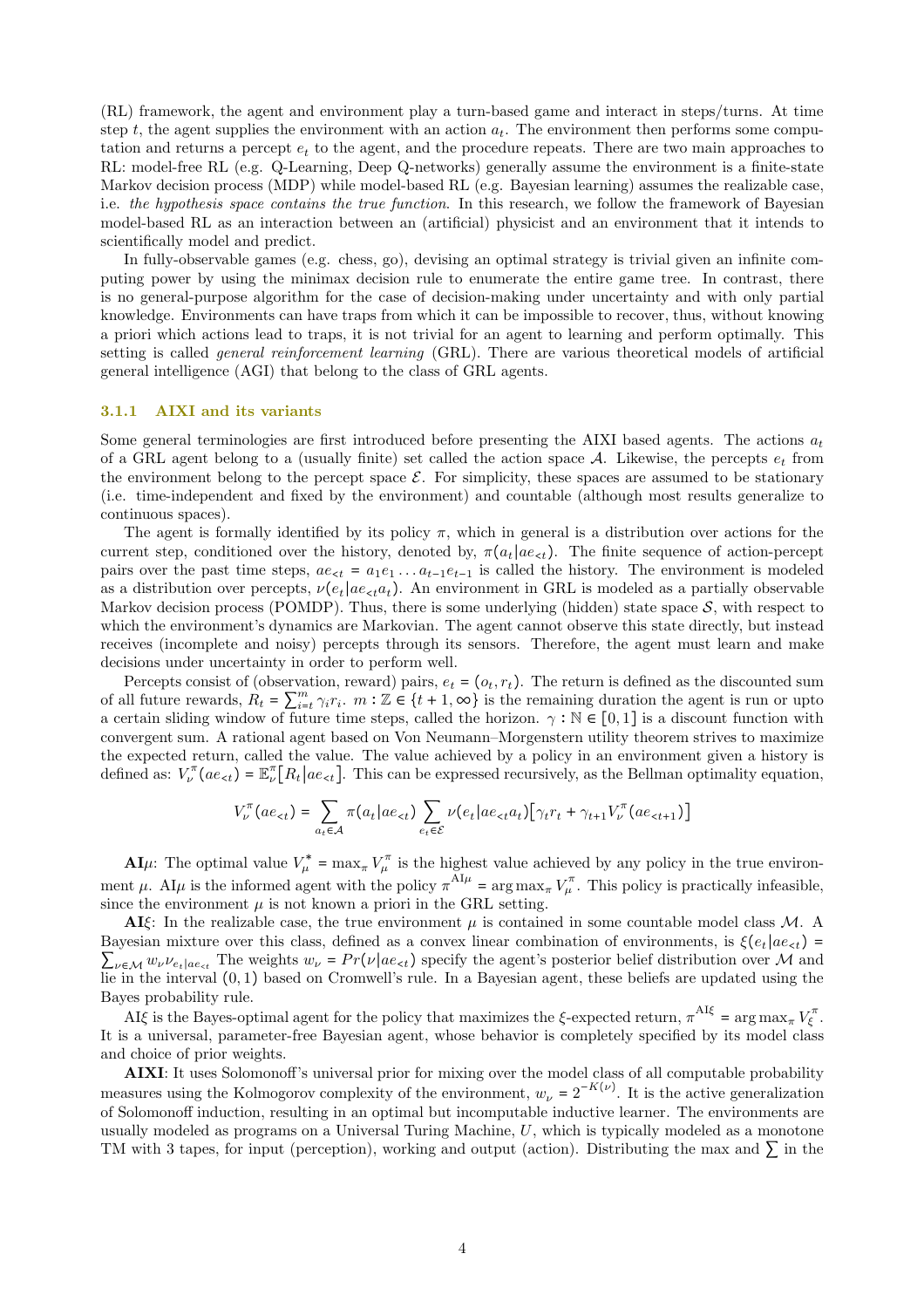recursive equation gives the canonical expectimax equation as,

$$
a_t^{AIXI} = \arg\lim_{m\to\infty}\max_{a_t\in\mathcal{A}}\sum_{e_t\in\mathcal{E}}\cdots\max_{a_m\in\mathcal{A}}\sum_{e_m\in\mathcal{E}}\sum_{k=t}^m \gamma_k r_k \sum_{q:U(q;a_{
$$

AIXI asymptotically learns how good its policy, i.e. it is on-policy value convergent, but not asymptotic optimality. Additionally, bad priors can influence the result to be arbitrarily bad. Besides, since AIXI is only asymptotically computable, it is not a pragmatic algorithmic solution to GRL, and must be simplified in any implementation.

AIXI-tl: In principle, there are an infinite number programs that can be candidate models of the environment. Also, while evaluating, the programs can enter infinite loops. Thus, to circumvent these two issues with AIXI, AIXI-tl limits the length of the programs considered for modeling as well as assigns a timeout for computing the action. Thus, it is a computable version of AIXI.

 $MC-AXI<sub>(FAC-CTW)</sub>:$  It approximates AIXI more aggressively than AIXI-tl, by modeling the environment as a Factored Action-Conditional Context Tree Weighting instead of programs and uses Monte Carlo tree search.

MDL agent: It greedily picks the simplest (Minimum Description Length) probable unfalsified environment in its model class and behaves optimally with respect to that environment until it is falsified. The policy is thus  $\pi_{MDL}$  = arg max<sub>a∈A</sub>  $V_p^*$ . The chosen environment is the one with the smallest Kolmogorov complexity,  $\rho = \arg \min_{\nu \in \mathcal{M}: w_{\nu} > 0} K(\nu)$ .

### 3.1.2 Knowledge Seeking Agents

One of the central open problems in reinforcement learning is identifying the value in exploration verses exploitation given an incomplete knowledge of the environment. Knowledge Seeking Agents (KSA) [\[15\]](#page-19-14) tries to address the asymptotic optimality issues of AIXI in the UAGI context. The Bayesian reinforcement learner is generalized to a Bayesian utility agent that has a utility function,  $u(e_t|ae_{\lt t}a_t)$ . For a standard GRL, the utility the agent maximizes is the reward,  $u(e_t) = r_t$ . Alternatively, using this formalism, it is possible to define agents that care about objective states of the world, and not about some arbitrary reward signal. These approaches motivates the agent to explore in environments with sparse reward structure via a principled and general approach, removing the dependence on extrinsic reward. It collapses the explorationexploitation trade-off to simply exploration. KSA assigns the utility as information gain of the model. The goal of these agents are to entirely explore its world in an optimal way and form a model. The agent gets reward for reducing the entropy (uncertainty) in its model from the 2 components: uncertainty in the agent's beliefs and environmental noise.

**Square KSA:** For Square KSA, the utility is  $u(e_t|ae_{\epsilon t}a_t) = -\xi(e_t|ae_{\epsilon t})$ 

**Shannon KSA**: In Shannon KSA, the utility is  $u(e_t|ae_{\leq t}a_t) = \log \xi(e_t|ae_{\leq t})$ . Both Square and Shannon KSA are entropy seeking, which are effective only in deterministic environments. They fail completely in stochastic environments as they get hooked on the noise and fail to explore.

KL KSA: The Kullback-Leibler KSA's utility function is given by the information gain, as  $u(e_t|ae_{\leq t}a_t)$  =  $Ent(w|ae_{\text{ct+1}}) - Ent(w|ae_{\text{ct}}a_t)$ . KL KSA [\[16\]](#page-19-15) works even in stochastic noise unlike entropy KSA.

BayesExp KSA: These are knowledge seeking agents with asymptotically optimality unlike AIXI. It augments AIXI with bursts of exploration, using the information seeking policy of KL KSA. If the expected information gain exceeds a threshold, the agent will embark on an information-seeking policy for one effective horizon

Thompson sampling KSA: These are also knowledge seeking agents with asymptotically optimality unlike AIXI. It follows the  $\rho$ -optimal policy for an effective horizon before re-sampling from the posterior. This commits the agent to a single hypothesis for a significant amount of time, as it samples and tests each hypothesis one at a time.

Multi-agent AIXI: It solves the grain of truth problem [\[17\]](#page-19-16) in multi-agent using Thompson sampling. For infinitely repeated games states, as long as each agent assigns positive prior probability to the other agents' policies (a grain of truth) and each agent acts Bayes-optimal, then the agents converge to playing a Nash equilibrium. It was shown to work for both unknown environment and unknown priors of agents.

Inq: Inquisitive Reinforcement Learner [\[18\]](#page-19-17) is another recently proposed UAGI model of strongly asymptotically optimal agent, instead of weakly asymptotic like BayesExp and Thompson sampling. It is more likely to explore the more it expects an exploratory action to reduce its uncertainty about which environment it is in.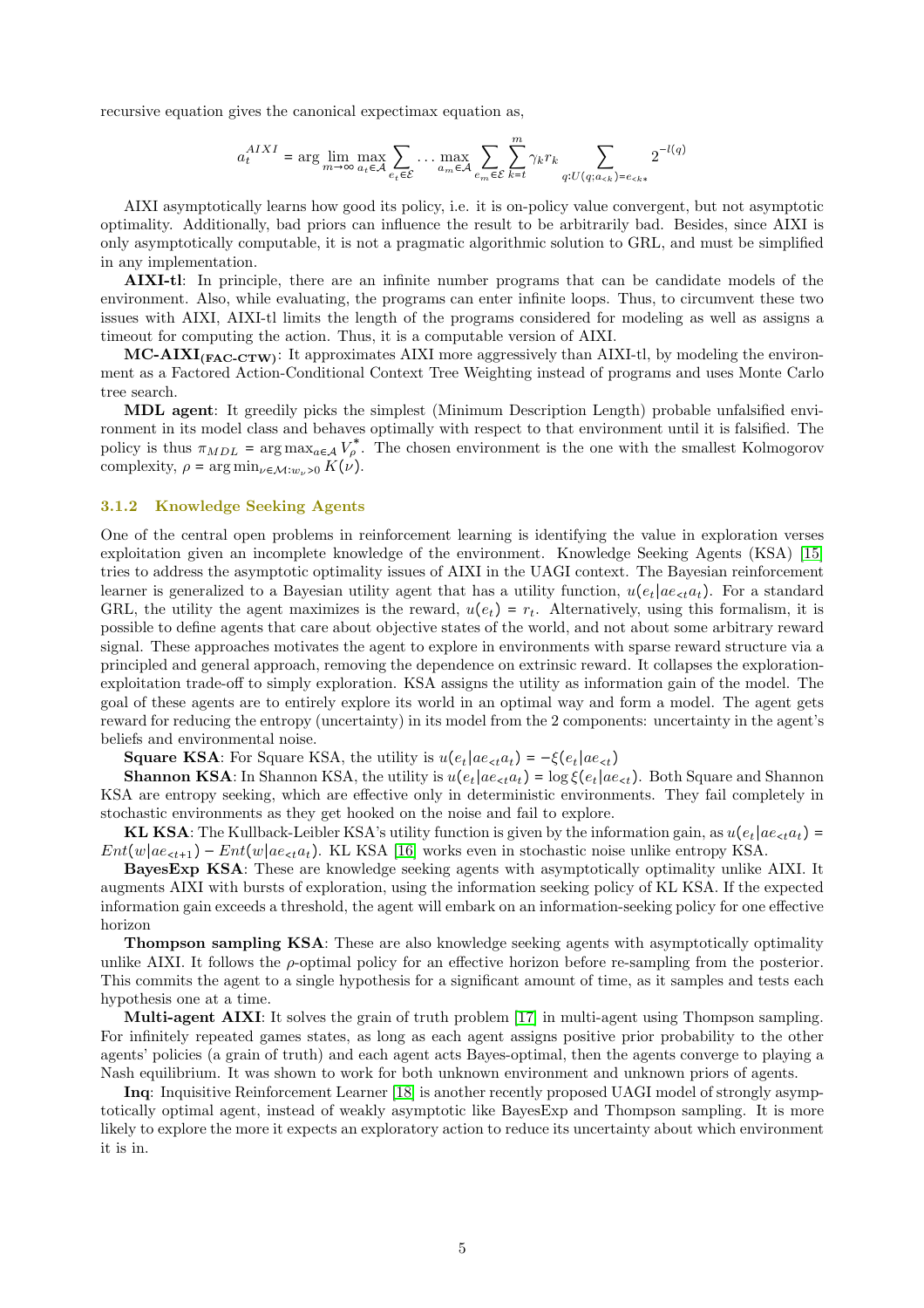#### 3.1.3 UAI and UCAI

Unlimited AI [\[19\]](#page-19-18) is a further generalization of AIXI and KSA beyond the Turing machine model, for which the rewards need to be rational numbers (AIXI considers real numbers). The computation model need not be TM, but any set of programs taking a lazy list of actions and returning a lazy list of perceptions. The computation is not sequencial like AIXI, but can be parallel.

UCAI is a computable version of UAI which only considers sets of terminating programs, thus, not Turing-complete.

## 3.2 Bio-inspired computation

Biologically inspired computing use models of biology to solve computer science problems. It uses an evolutionary approach, as opposed to the creationist approach in traditional AI. Bio-inspired computing is bottom-up and evolves from a set of simple rules and organisms while AI systems are often programmed from above. We briefly review some important concepts in this discipline that will be required for merging techniques within the QKSA agent.

Evolutionary computation: It is a family of population-based trial and error problem solving algorithms used as a metaheuristic or stochastic optimization. They are inspired by biological evolution and are widely used in the fields of artificial intelligence and soft computing. An initial set of candidate solutions is generated and iteratively updated. Each new generation is produced by selecting more desired solutions based on a fitness function, and introducing small random mutations. The population mimics the behaviour or natural selection and gradually evolves to increase in fitness. Different variants like evolutionary strategies, genetic algorithms, evolutionary programming and genetic programming, were developed to suit specific families of problems and data structures. There are other metaheuristic optimization algorithms that also are also categorized as evolutionary computation, like agent-based modeling, artificial life, neuro-evolution, swarm intelligence, memetic algorithms, etc.

#### 3.2.1 Genetic programming

Alan Turing proposed the idea of evolving program which eventually led to John Holland and John Koza's work on establishing this field of research. Genetic programming (GP) [\[20\]](#page-20-0) is a heuristic search technique of evolving programs, starting from a population of (usually) random programs, for a particular task. Computer programs in GP are traditionally represented in memory as tree structures (as used in functional programming languages) which can be easily evaluated in a recursive manner. The operations applied are analogous to natural genetic processes: selection of the fittest programs for reproduction (crossover) and mutation according to a predefined fitness measure, usually proficiency at the desired task. The crossover operation involves swapping random parts of selected pairs (parents) to produce new and different offspring that become part of the new generation of programs. Mutation involves substitution of some random part of a program with some other random part of a program. Termination of the recursion is when some individual program reaches a predefined proficiency or fitness level. GP has been successfully used as an automatic programming tool, a machine learning tool and an automatic problem-solving engine, and is especially useful in the domains where the exact form of the solution is not known in advance or an approximate solution is acceptable.

Meta-genetic programming: It was proposed by Jürgen Schmidhuber as a meta learning technique of evolving a genetic programming system using genetic programming itself. It suggests that chromosomes, crossover, and mutation were themselves evolved, therefore like their real life counterparts should be allowed to change on their own rather than being determined by a human programmer.

Cyc: Doug Lenat's Automated Mathematician [\[21\]](#page-20-1), Eurisko [\[22\]](#page-20-2) and Cyc are implementation effort with similar scope. Cyc is originally an AGI attempt to assemble a comprehensive ontology and human common sense knowledge base that spans the basic concepts and rules about how the world works. Though it has been criticized for the amount of data required to produce a viable result and its inability to evolve, Cyc has many successful applications in knowledge engineering and inference.

### 3.2.2 Self-replicating programs

Artificial life (alife) examine systems related to natural life, its processes, and its evolution, through the use of simulations with (soft) computer algorithms, (hard) robotics, and (wet) biochemistry models. The commonly accepted definition of life does not consider any current alife simulations to be alive, though *strong alife* proponents like John von Neumann advocates that life is a process which can be abstracted away from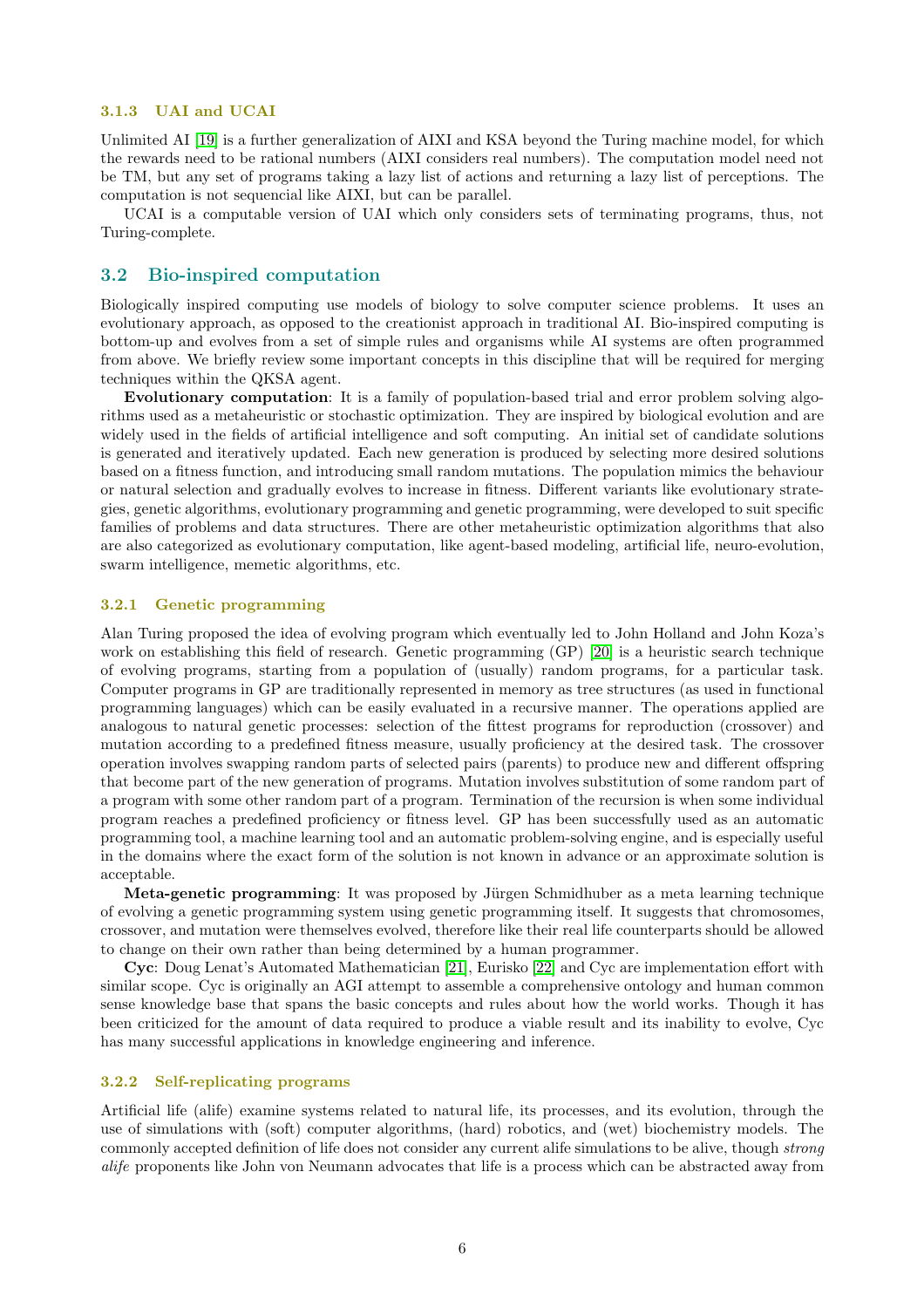any particular medium. The field of soft-alife was mainly developed using cellular automata, while neuroevolution is another popular technique in use today. The symbiosis between learning and evolution is central to development of instincts in organisms with higher neurological complexity, e.g. the Baldwin effect.

Cellular automata: Cellular automata (CA) is a discrete model of computation. A cellular automaton consists of a regular n-dimensional grid of cells, each in one of a finite number of states. Relative to each cell, a set of cells called its neighborhood is defined. The computation proceeds according to a fixed rule that determines the new state of each cell in terms of the current state of the cell and the states of the cells in its neighborhood. Typically, the rule is fixed and same for all the cells and is applied to the whole grid simultaneously. This have found various applications in physics, chemistry, biology and modeling. Stanislaw Ulam and John von Neumann [\[23\]](#page-20-3) were the originators of this idea and were later popularized by John Conway's Game of Life, and Stephen Wolfram's systematic study [\[24\]](#page-20-4) of one-dimensional elementary cellular automata. Some classes of rules can be shown to be computationally universal. Different variants of CA relax the criteria and extend it to irregular grid, continuous spaces, probabilistic rules, reversible rules, as well as to quantum rules.

Universal constructors: Universal constructor is a self-replicating machine foundational in automata theory, complex systems and artificial life. John von Neumann was motivated to study abstract machines which are complex enough such that they could grow or evolve like biological organisms. Defining this mechanism in more detail was the primary motivation for the invented of the concept of cellular automaton. The simplest such machine, when executed, should at least replicate itself. Additionally, the machine might have an overall operating system (which can be part of the world rule or compiler) and extra functions as payloads. The payload can be very complex like a learning agent or an instance of an evolving neural network. The design of a self-replicating machine consists of:

- a program or *description* of itself
- a *universal constructor* mechanism that can read any description and construct the machine or description encoded in that description
- a *universal copier* machine that can make copies of any description (if this allows mutating the description it is possible to evolve to a higher complexity)

The constructor mechanism has two steps: first the universal constructor is used to construct a new machine encoded in the description (thereby interpreting the description as program), then the universal copier is used to create a copy of that description in the new machine (thereby interpreting the description as data). This is analogous to the cellular processes of DNA translation and DNA replication, respectively. The cell's dynamics is the operating system which also performs the metabolism as the extra functions when it is not reproducing.

Quines: A quine is a program which takes no input and produces a copy of its own source code as its output. Thus, it is akin to the software embodiment of constructors. Quine may not have other useful outputs. In computability theory, such self-replicating (self-reproducing or self-copying) programs are fixed points of an execution environment, as a function transforming programs into their outputs. These fixed points are possible in any Turing complete programming language, as a direct consequence of Kleene's recursion theorem. Quines are also a limiting case of algorithmic randomness as their length is same as their output. In principle, any program can be written as a quine, where it (a) replicates it source code, (b) executes an orthogonal payload which serves the same purpose the original non-quine version.

Understanding the mechanisms of life as information processing is an early idea [\[25\]](#page-20-5) which eventually led to the discovery of the DNA, and currently [\[26\]](#page-20-6) used widely for astrobiology and SETI research. The idea of using the fixed-point, called the Y-combinator in lambda calculus  $\lambda f.(\lambda x.f(xx))(\lambda x.f(xx))$  to describe the genetic code [\[27\]](#page-20-7) is pioneered by Gregory Chaitin [\[28\]](#page-20-8) as the field meta-biology. In the field of transcendental/recreational programming, the DNA structure was used to code the Gödel number (similar to the description number) of any Ruby script [\[29\]](#page-20-9). The space and probability of constructors [\[30\]](#page-20-10) can inform the subset of DNA encoding for in vitro experimentation and understanding of causal mechanisms in cells [\[31,](#page-20-11) [32\]](#page-20-12).

Constructor theory: Constructor theory[\[33,](#page-20-13) [34,](#page-20-14) [35,](#page-20-15) [36\]](#page-20-16) is a proposal for a new mode of explanation in fundamental physics, proposed by David Deutsch and Chiara Marletto. It expresses physical laws exclusively in terms of what physical transformations, or tasks, are possible versus which are impossible, and why. A task is impossible if there is a law of physics that forbids its being performed with arbitrarily high accuracy, and possible otherwise. Such counterfactual reasoning in fundamental physics allows physical laws to be expressed using the lens of information and biology. Physically constructors can be implemented as a heat engine (a thermodynamic constructor), a catalyst (a chemical constructor) or a computer algorithm (a programmable constructor). Quantum mechanics and all other physical theories are claimed to be subsidiary theories as special cases. It is still a relatively new idea and requires further exploration and development.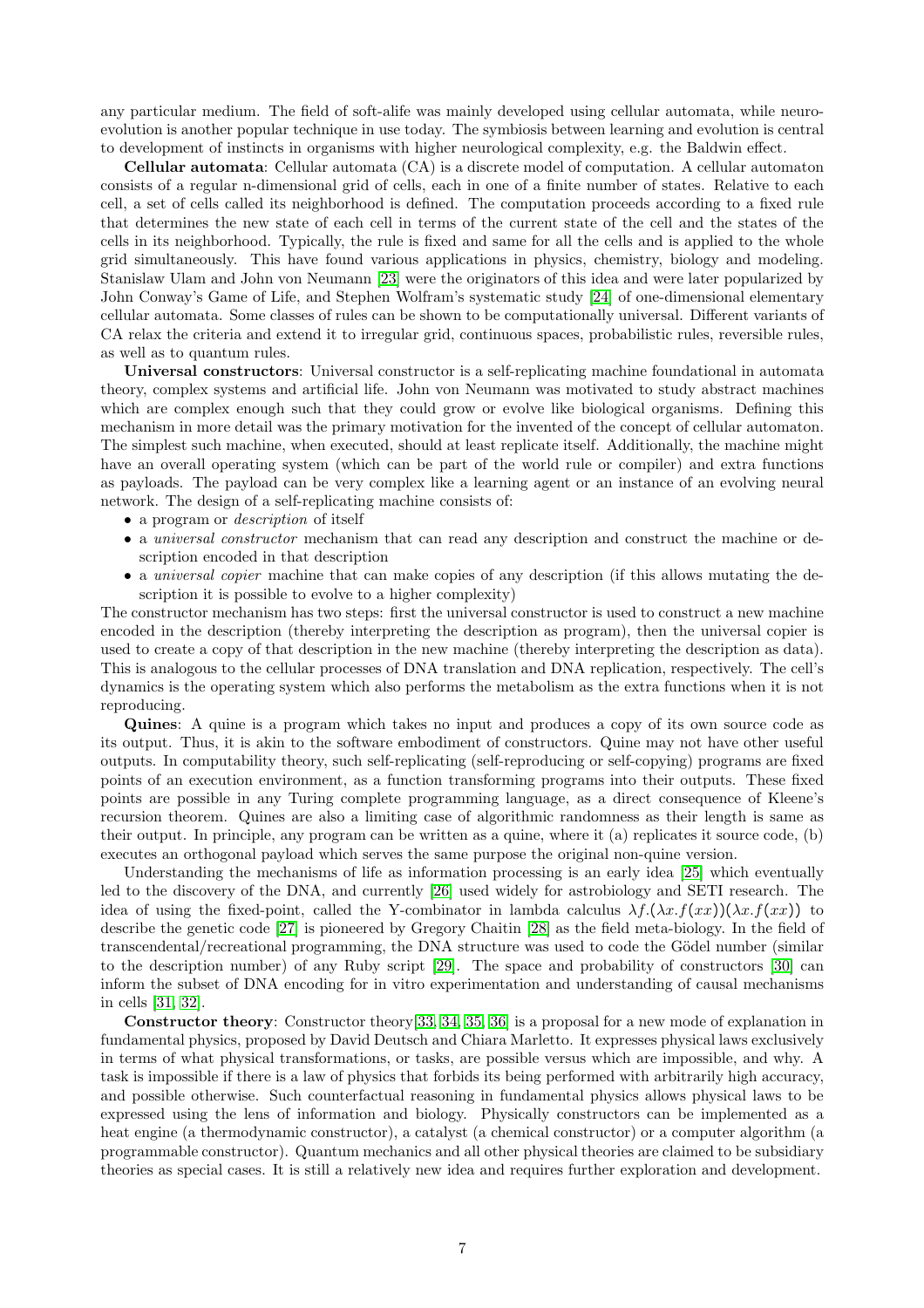#### 3.2.3 Neural networks based models

Artificial neural networks (ANN) are computing systems inspired by the biological neural networks based on a collection of connected nodes of artificial neurons. Each node, like the synapses in a biological brain, transmit a signal (a real number) to other connected neurons based on a non-linear function of the sum of its inputs. The edge between the neurons are weighted, whose value is adjusted as the learning proceeds, and determines the strength of the transmitted signal. Learning in an ANN typically occurs by training using the difference (error) between the processed output of the network (often a prediction) and a target output. According to a learning rule the network adjusts its weighted associations to minimize the error value. Successive adjustments cause the network to produce output which is increasingly similar to the target output.

ANNs began as an attempt to exploit to perform tasks that conventional algorithms had little success with. Instead of on mimicking the architecture of the human brain, ANN research now focuses mostly on empirical results, using various connection topologies, learning methods and transfer functions, and has developed into a distinct field of its own. There are also hybrid models extending ANN to the universal and the evolutionary methods. Neuro-evolution using augmented topologies (NEAT) [\[37\]](#page-20-17) and neural Turing machine (NTM) are two such examples respectively.

Neural networks can exhibit universal computation [\[38\]](#page-20-18) and thus can be an alternative engine for the QKSA, though it is not our focus due to the inherent difficultly in explainability of ANNs. There are some neural networks which are inspired by models of physics [\[39\]](#page-20-19), and this might be a promising future direction for the QKSA. These networks like Hopfield networks, Boltzman machine, Recurrent neural network and Born machines [\[40\]](#page-20-20) can be considered as an alternative automata for weighing the hypothesis of the environment by the agent. Due to our focus on an universal computing model and the invariance theorem, for a large enough diversity of the environment and computing capabilities, it does not matter which automata model is used.

#### 3.2.4 Projective simulation

Projection simulation (PS) [\[41\]](#page-20-21) is a bio-inspired RL framework which allows the agent, based on previous experience (and variations thereof) to project itself into potential future situations. The PS uses a specific memory system, called episodic and compositional memory (ECM) and which provides the platform for simulating future action before real action is taken. The ECM can be described as a stochastic network of clips, which constitute the elementary excitations of episodic memory. Projective simulation consists of a replay of clips representing previous experience, together with the creation of new clips under certain variational and compositional principles. The simulation requires a platform which is detached from direct motor action and on which fictitious action is continuously tested. Learning takes place by a continuous modification of the network of clips, by: adaptive changes of transition probabilities between existing clips (bayesian updating); creation of new clips in the network via new perceptual input (new clips from new percepts); and creation of new clips from existing ones under certain compositional principles (new clips through composition).

As in the standard theory of reinforcement learning, PS builds entirely on experience (i.e. previously encountered perceptual input together with the actions of the agent). The agent can re-excite fragments of previous experience (clips) to simulate future action, before real action is taken. Thus in this simulation process, sequences of fictitious memory will be created by a probabilistic excitation process, which are evaluated and screened for specific features, leading to specific action. The ECM provides a reflection and simulation platform which allows the agent to detach from primary experience and to project itself into conceivable situations.

Thus, the PS model establishing a general framework that connects the embodied agent research with fundamental notions of physics. projective simulation as a random walk through the space of clips provides such a general framework, which allows generalizing the model to quantum simulation, thereby connecting the problem of artificial agent design to fundamental concepts in quantum information and computation. The aim and scope [\[42,](#page-20-22) [43\]](#page-20-23) of PS is very similar to QKSA and will be explored in more depth and contrasted with the QKSA in our future research.

#### 3.3 Features of a baseline model

In the last section we presented various GRL and bio-inspied models each with its own advantages and limitations. Our choice to focus on the UTM as the computational automata eliminates the UAI and UCAI. While both neural network and projective simulation are alternative approaches to the underlying automata, our current focus is using the AIT metrics on the Turing machine, which is comparatively well developed in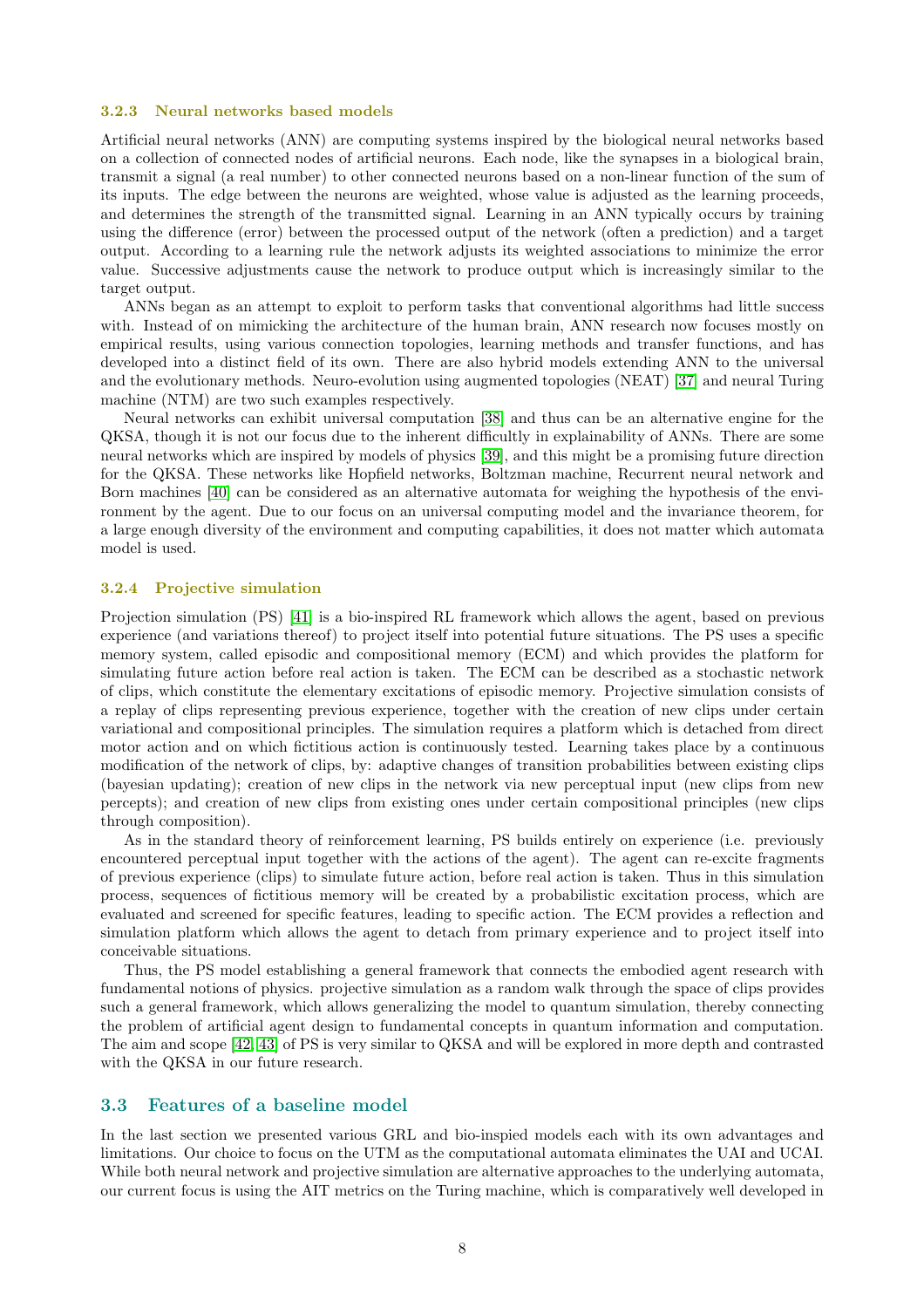this respect. The multi-agent scenarios are also very interesting for our research, and we leave it for future exploration as extensions.

The KSA based models are a generalization of AIXI where the utility function is defined as some function of the information from the actions and perceptions, instead of only the reward. We will discuss in the following section the requirement for self-assigned reward for our model, which prevent using the standard AIXI model to be directly applied. Since quantum environments are inherently stochastic, the entropy based KSA like Shannon-KSA would fail miserably as new entropy can always be extracted from a repeated quantum experiment. Thus, while though the specifics of our model is considerably different from the ones presented here, in principle it shares more similarity with the KL, BayesExp, Thompson and Inq KSA agents.

The bio-inspired approaches will be used to eliminate some of the limitations of the AIXI and KSA agents in asymptotic optimility. This method is popularly called the Alife path to AGI. Genetic programming will be an important feature for evolving the cost function in weighing the candidate hypothesis. Though we will consider only asexual reproduction with mutation. Various hypothesis will be active at any moment, thus, a population of QKSA will simultaneously strive to converge on a winning strategy for modeling the environment. These population of QKSA is produced using a Quine, thus, when a new strategy (cost function) needs to be evaluated on the environment, the QKSA self-replicates with the mutated strategy as part of the offspring.

# <span id="page-8-0"></span>4 Quantum artificial intelligence

Quantum artificial intelligence (QAI) is an umbrella term exploring the synergy between these two disciplines and can be broadly categorized as using (i) quantum physics and technology for AI research and, (ii) using AI for quantum physics and technology research. In our past work [\[44\]](#page-20-24), we have proposed general approaches for the former, where we presented a general quantum circuit based framework that finds application is inferring causal models. Various other recent research [\[45\]](#page-20-25) focus in this direction. Due to the huge thrust in classical machine learning, QAI is often wrongly associated with quantum machine learning (QML), the latter being a subset of these techniques.

Any AI setting [\[46\]](#page-20-26) can be viewed as an interaction between an agent and an environment using reinforcement learning. Thus, quantum reinforcement learning (QRL) can be structured based on the type of the agent and the environment. Both the agent and the environment can be enhanced by quantum dynamics or computational abilities, allowing 4 scenarios:  $[A_C : E_C]$ ,  $[A_C : E_Q]$ ,  $[A_Q : E_C]$  and  $[A_Q : E_Q]$ .

 $[A_C : E_C]$  This includes most of the work described in background sections and serves as a baseline for comparing our model. Since classical dynamics/computation is a special case of quantum, an agent capable of learning in the other 3 scenarios should be directly translatable. For UAGI based GRL, simple implementable environment includes games like tic-tac-toe, pac-man, grid navigation, etc. Classical physics can also be learnt in a RL setting and is the basis for mechanical models used in animations and robotics.

 $[A_C : E_O]$  A quantum environment can be learnt by a classical agent via measurements. This is possible due to the Church-Turing thesis allowing modeling any physical process (albeit with an exponential cost) as quantum processes are not super-Turing. This will be the main focus of this article and will be discussed in more detail later.

 $[A<sub>O</sub>: E<sub>C</sub>]$  This includes employing quantum computations to accelerate the inference procedure for the agent. AIXI-q [\[47\]](#page-20-27) is a proposed quantum upgrade for the AIXI model, though it has not been implemented yet and there are some details that needs to worked out before it could be models in current quantum systems.

 $[A<sub>O</sub>: E<sub>O</sub>]$  This is the most general setting where both the environment and agent is quantum. It includes concepts from quantum information theory, which bounds the amount of shared information and includes paradoxes like the Wigner's friend scenario. These will be explored in a future work as an extension where our model can be applied.

### 4.1 Quantum machine learning

Quantum machine learning has been a very promising direction of research in recent year. Broadly, it can be distinguished into two approaches.

QC for ML: In the field of quantum algorithms, QML refers to quantum solutions of machine learning problems, including neural networks, clustering, regression, optimization, etc. They seek to find algorithms that provides a benefit in terms of runtime, trainibility, solution quality, or memory space, with respect to existing solutions. This is beyond the scope of the research presented in this article.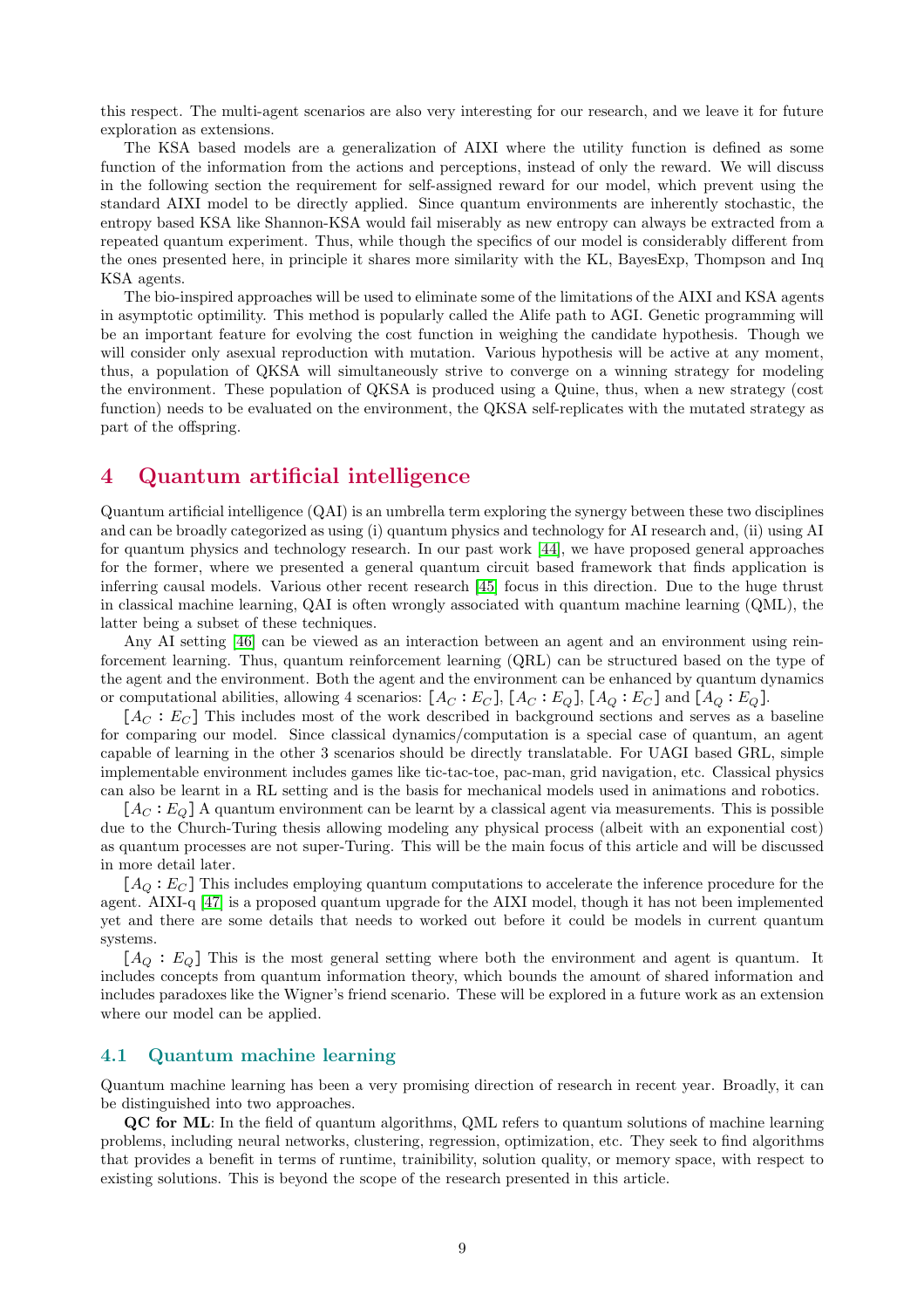ML for QC: Machine learning techniques has been used to optimize and control processes in the development of quantum computers. These include control of the quantum system, routing and mapping of qubits, quantum error-correction [\[48\]](#page-21-0), etc. Most of these techniques are based on neural network. Restricted Boltzmann machines (RBM) has also been used for learning of quantum states [\[49\]](#page-21-1) and processes, and is thus very similar to the application of QKSA discussed in this article. Melvin [\[50\]](#page-21-2) is a computer algorithm which is able to find new experimental implementations for the creation and manipulation of complex quantum states. The classical optimizer in quantum variational approaches has also been implemented as a reinforcement learner [\[51,](#page-21-3) [52,](#page-21-4) [53,](#page-21-5) [54\]](#page-21-6). However, these approaches are not general to meet the definition of an AGI agent in a RL setting, and were specifically designed for the application. Projective simulation is an alternate approach with similar aims as the QKSA, though not based on the universal computing model.

#### 4.2 Classical observers in a quantum world

A primary objective of the QKSA is to mimic the human behavior to form explainable hypothesis about the environment. An inherent feature of semantic explanation in terms of human knowledge is to restrict the representation of knowledge in terms of classical information. Note that this does not restrict representing quantum information, as using the standard formalism we can represent quantum information using a worst-case exponential amount of real-valued classical information. Thus, more specifically via the QKSA, we intend to model classical observers (like humans) in a quantum world, and still recover and learn features that can help us form hypothesis and predict the environmental dynamics.

#### 4.2.1 It from (qu)bit

*Digital physics* is a hypothesis that the universe can be conceived of as a vast, digital computation device, or as the output of a deterministic or probabilistic computer program. This program for a universal computer that computes the evolution of the universe could be, for example, a huge cellular automaton. It was advocated by Konrad Zuse [\[55\]](#page-21-7), Edward Fredkin, Tommaso Toffoli and others.

John Archibald Wheeler symbolized this idea as *It from bit*. This meant that every item of the physical world has at bottom an immaterial source and explanations of what we call reality arises from the posing of yes-no questions and the registering of equipment-evoked responses. It advocates that all physical things are information-theoretic [\[56\]](#page-21-8) in origin and this is a participatory universe where the interactions define the reality we perceive. Based on our modern understanding of quantum information theory as a generalization of Boolean logic, this idea is popularized as *It from qubit* by Seth Lloyd [\[57\]](#page-21-9).

Information is increasingly put into the central stage in physics, especially in reconstructing theories like quantum mechanics from general principles [\[58,](#page-21-10) [59,](#page-21-11) [60\]](#page-21-12) as well as it's physical nature [\[61\]](#page-21-13).

#### 4.2.2 Law without law

Wheeler asked the question of the possibility of the existence of an ultimate law of physics, from which everything that is knowable about the material world can be deduced. This idea has been coined as *law without law* [\[62\]](#page-21-14). If such a principle does not exist, it would mean that there exist aspects of the natural world that are fundamentally inaccessible to science. Instead, if such an unified law exist, then the problem of its own origin comes into question, like why that particular principle rather than some other So, paradoxically, the ultimate principle of physics, cannot be a "law" (of physics), hence the expression.

Pursuing this idea eventually leads to epistemological assumptions of how physical theories are formed and verified. This is now increasingly being incorporated into physics, removing physics as the science of "what is" to that of "what we observe"

# <span id="page-9-0"></span>5 Quantum Knowledge Seeking Agent

The recent work from Markus Müller  $[63]$  is central to the ideas developed in this research. As a matter of fact, this research is an implementation and extension of the ideas presented in M¨uller work based on the "Law without law" idea of John Wheeler. We briefly review the core idea explored in his work. In this research, Mueller claims that given a complete description of the current observer state  $x$ , it is possible to predict what state y the observer will subsequently evolve to using  $P(y|x)$  based on Solomonoff's algorithmic probability, universal prior and universal induction. This currently encompasses classical (non-relativistic) and quantum physics, and can be used to reconstruct an operational theory based on this assumption of the world being computable, and there are no super-Turing physical processes. These epistemic derivation of the laws of physics based on information axioms focus on using the theories to predict the results of future interactions, instead of the ontological interpretations of the model used to predict.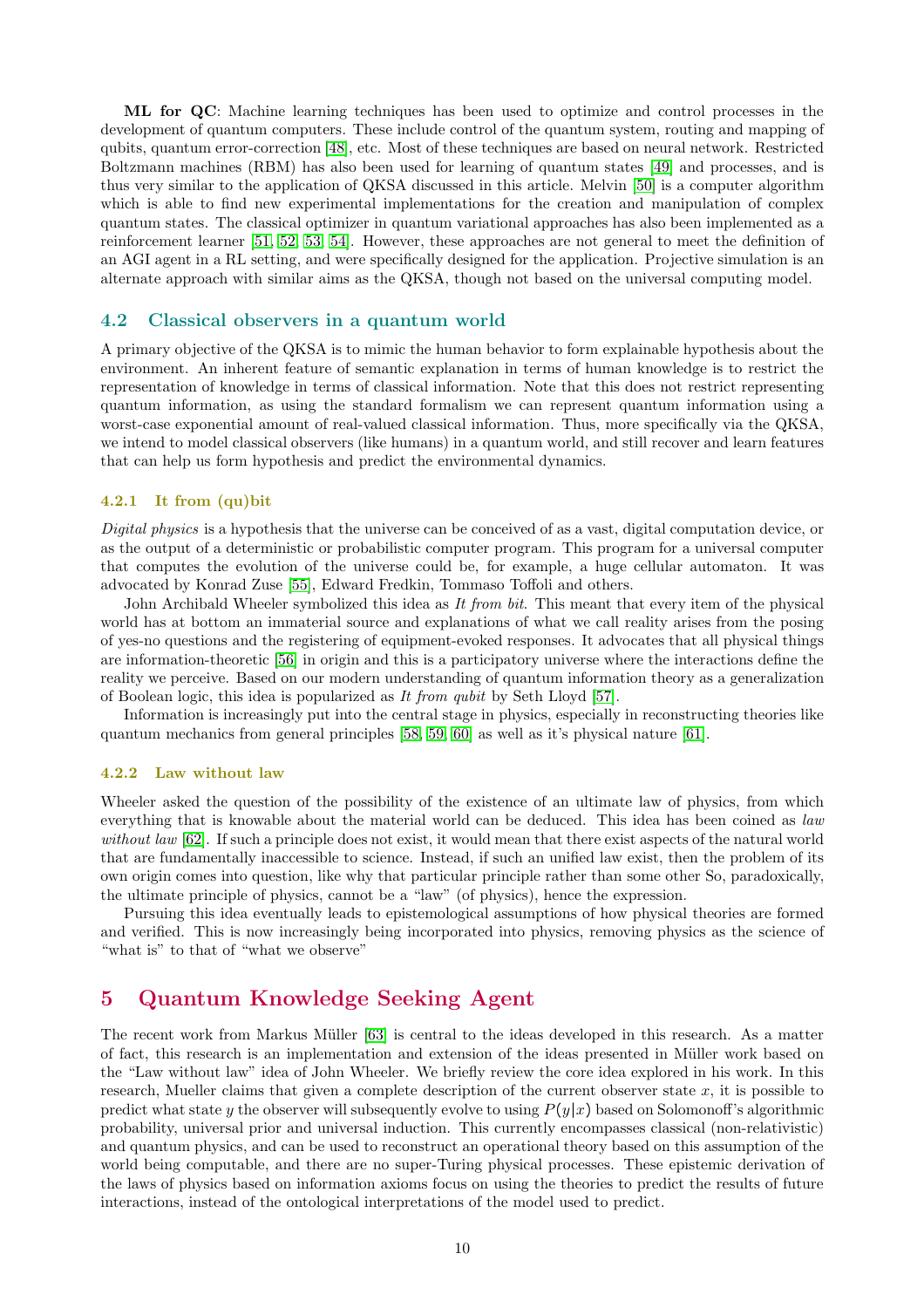In this research we extend the research from Markus Müller [\[63\]](#page-21-15) towards an implementation framework. While doing so, we narrow down on the specifics of the original ideas.

## 5.1 QPT as a general modeling technique

Extending Müller's idea to the Church-Turing-Deutsch thesis, the program (that the Solomonoff induction uses) is basically an efficient quantum computing simulator, given a classical computing substrate, or a programmable quantum simulator (as Feynman originally imagined) given a quantum computing substrate. This allows creating a model of the environment (universe) from the agent's (observer's) perspective. Without going into ontological debates, we maintain that the model is representative of the black-box input-output behaviour of the environment.

Given knowledge of the environmental dynamics, it is possible to create the corresponding classical model (e.g. a Grover search simulator). However, for unknown environment, the general technique is to do process tomography, thus, that is the general modeling algorithm we would focus on.

Thus, for the quantum case, we intend to understand what kind of algorithms would execute for predicting the next observer state using Solomonoff universal induction. Given that it is possible to simulate quantum physics on a classical simulator (albeit by incurring exponential resource cost), the predictor will be some form of a quantum process tomographic reconstruction based on the previous observer states. Thus, an AGI agent trying to derive the information based operational laws of quantum physics would converge to a QPT algorithm based on a pareto-curve of resource constraints defined by the *least* metric (discussed later). In this research, we propose a meta-learning platform to evolve the AGI agent using GP/Quines and GRL.

### 5.2 Participatory observer as a RL agent

Consider the phase before the process matrix has been reconstructed upto a certain degree of precision (i.e. we have an informationally complete history of observations). In this phase, the participatory observer can choose an action like an AIXI agent based on the process matrix, and the observation will be based on both the chosen action and the environment. Thus, it is not fully modeled by Solomonoff's induction. In the reinforcement learning setting, the next observer state is based on both the current observer state (that defines the memory of previous observations and the current action based on the QPT scheme) as well as the part of the environmental dynamics that has not yet being learnt.

Note, given a complete description of the environmental dynamics already learnt and encoded within the observer state x, it is still possible for the agent to choose (stochastically/free-will) a measurement basis that would reflect in the observation. This is called the "Participatory observer" RBQ. It is not a violation of Müller's hypothesis as the scheme (stochastic or deterministic) is still dictated by the previous observer state (with an additional access to a random tape in the TM) and can be encapsulated as part of the QPT algorithm.

### 5.3 Computational resource bounds

Considering computational resources, to predict the environment, we need to make a model of the environment, that would use comparable amount of resources (e.g. for 2 qubit environment, we would need  $2<sup>2</sup>$ complex numbers, or 2 qubits, within the agent). Often this cannot be possible (e.g. modeling the universe in cosmology), and thus there needs to be a metric that trades-off bounds on resources (like space, time, approximations) to create a pareto-optimal frontier of models and algorithms that can be used to predict. There is no good way to create these trade-off function other than a RL or GP function by evaluating their fitness in prediction. What is also interesting to investigate is if there is a fundamental invariant cost function (similar to area-laws in holography) on these resources which physical modeling trade-offs by reducing the description length and increasing the other parameters.

Not all quantum process has a short classical description, e.g. the description length of a rotation gate  $RX(\theta)$  depends on the number of significant bits in the specification of  $\theta$ . Given a limit on the length of the classical description (e.g. QASM file length), the complexity of the quantum state cannot be arbitrary. Thus, given the complexity of the quantum state is not infinite, we can converge to an estimate with bounded error with a finite number of tomographic trials, and can be linked to the formalism of *quantum Kolmogorov complexity*. The trials need not be equally distributed over the tomographic basis, as the description complexity might be also biases towards a specific basis, e.g. for a state on the XY plane on the Bloch sphere, there is no use measuring in the X basis as it is always random. In this research we explore a strategy for the agent to learn these insights.

AIXI has inspired other computable variants like AIXI-tl, MC-AIXI(FAC-CTW) and UCAI. These models consider bounds on the program length  $l$  and the program run time  $t$ . Note that while these do not explicitly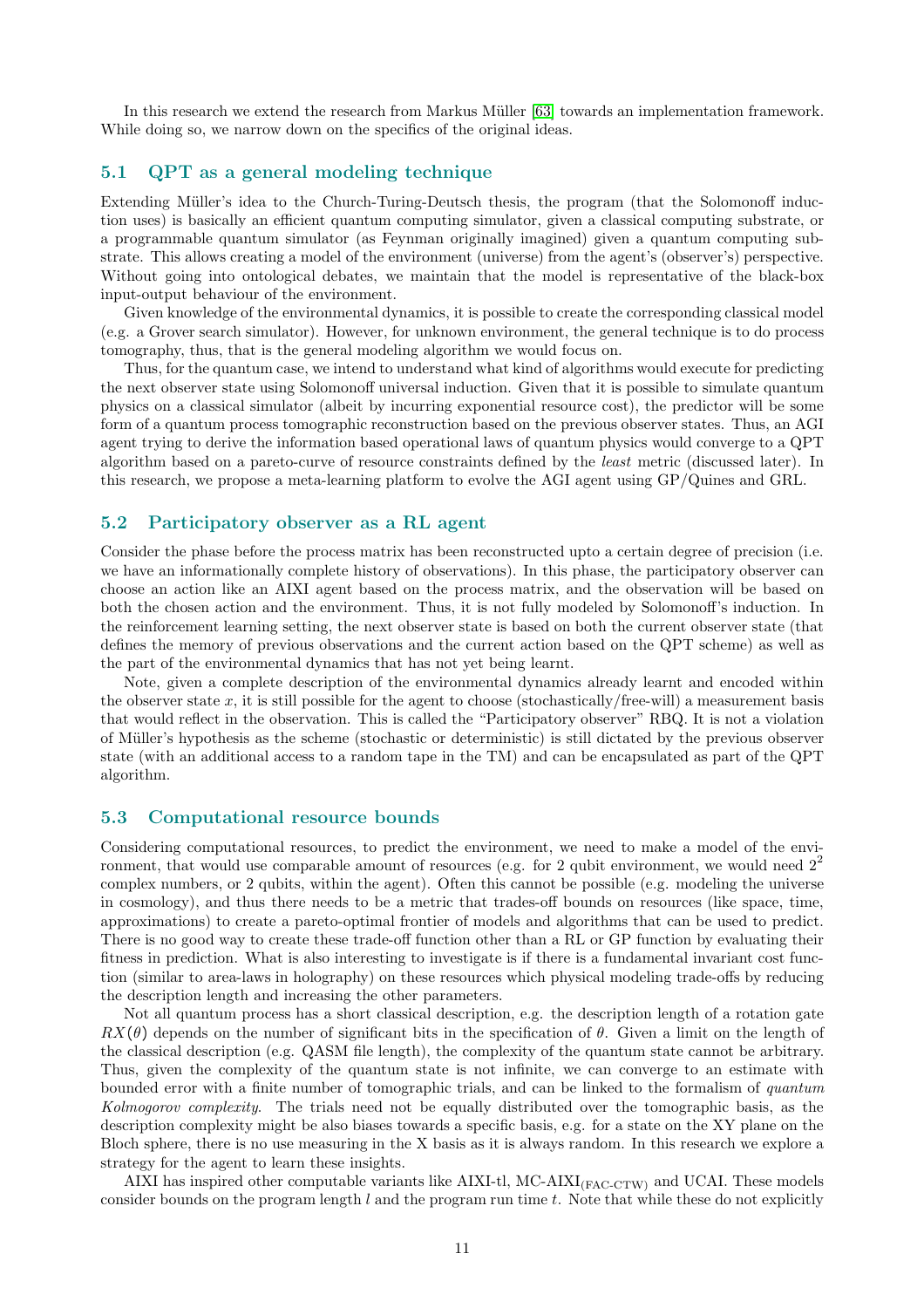bound the working memory/tape, the causal cone of the tape gets bounded to  $s = 2t$  due to the run time bound of t. In retrospect, this is the reason the complexity class of PSPACE is much larger than PTIME. In many algorithms, it is a common practice to use space-time trade-offs, where more memory can be used to reduce the execution time, or vice versa. Two additional metrics are considered in our model: the approximation  $a$  and the energy consumption  $e$ , both of which are becoming very important for current computing systems. The approximation directly links to the reward function, as it sets a discount on the distance penalty between the prediction and the perception. Estimating the energy is much more difficult to do, as it involves the thermodynamics cost of Turing machines. In principle, it is done either by counting the number of elementary operations or by directly measuring the unit of power consumed while running the algorithm on a dedicated system. Some recent work are looking into the mathematical model of estimating this cost from AIT metric.

These metrics together is called the *least* metric, as an acronym for (program/hypothesis) length, (compute) energy, approximation, (work memory) space and (run) time. The estimates of the *least* metric for the hypothesis is used in a two-fold way. Firstly, it is used to qualify the hypothesis for consideration based on an upper bounds (set as evolving hyper-parameters) for each of the five metric individually. Then, the metric for valid hypothesis are fed to a cost function (a genetic program) that outputs a single positive real value which is used as the weight for the hypothesis in the semi-measure instead of only the length, as in algorithmic probability.

## 5.4 Multi-agent interpretation of QM

Quantum mechanics is often criticized as a single-user theory, which does not tell what will be the consensus of an observation for multiple agents. However, this should not be viewed as a limitation as other successful theories of physics like general relativity also advocate observables as an interaction between the observer and the environment. Modern epistemic interpretations of QM, like relational quantum mechanics (RQM) and QBism strives to formalize this as part of the description.

Given that we use QPT as the basis for modeling the environment, it gives us a general framework to discuss multi-agent interactions like Wigner's friend. The AGI agent (with all the complexities of the QPT and Quines) still has an equivalent process matrix, and thus another agent can in principle model both the environment and the 1st agent. Thus, this can be a testing ground from QBism and RQM. Similar extensions can also be constructed for causal indefiniteness.

## 5.5 Reward function for modeling

A reinforcement learning model is typically defined as learning the association between a set of action and perception as interactions between an agent and an environment. To guide the learning process, the model requires a reward function. Typically, for example in models like AIXI, the environment assigns a reward for the action of the agent at each step. However, this requires the environment to be aware of the objective function as well as the experimental setup of the agent. While this is trivial for game environments, it becomes difficult to define for modeling environment dynamics.

To circumvent this constraint, we define the reward as a value that is computed by the agent, instead of being an external input. This is a generalisation of the AIXI model, since, the reward function that the agent uses to compute can be only a function of the perception from the environment. In this work we will focus on model-based RL, which would provide a prediction from the environment model corresponding to the same action that the agent performs on the real environment. The reward is estimated internally by the agent based on a self-defined distance function based on the perception from the environment and the prediction from the model. This value of the reward is subsequently used by the agent to update the environment model, the distance function itself, as well as inform the next action that would steer the learning objective. The typically learning objective in RL is to maximize future rewards, which in this case corresponds to converging on a model of the environment with a action-perception association similar to the real environment. The important change is that the environment need not have knowledge of the reward function and can be changed by the agent at any point.

As an example, for modeling physical dynamics of a mechanical system, the agent uses a trial hypothesis based on the laws of motion. The environment, e.g. a rock rolling down the hill, is blissfully unaware of the hypothesis the agent (say, a physicist) is using. The agent must itself decide the correctness of the hypothesis, by assessing the accuracy of prediction the hypothesis results.

Note that this is a considerable point of divergence from the AIXI and PS model, as while we can use the trial hypothesis to generate prediction for future time steps, it is not possible to estimate the reward for future time steps without the actual perception. Therefore, the fitness of the hypothesis is entirely based on past events.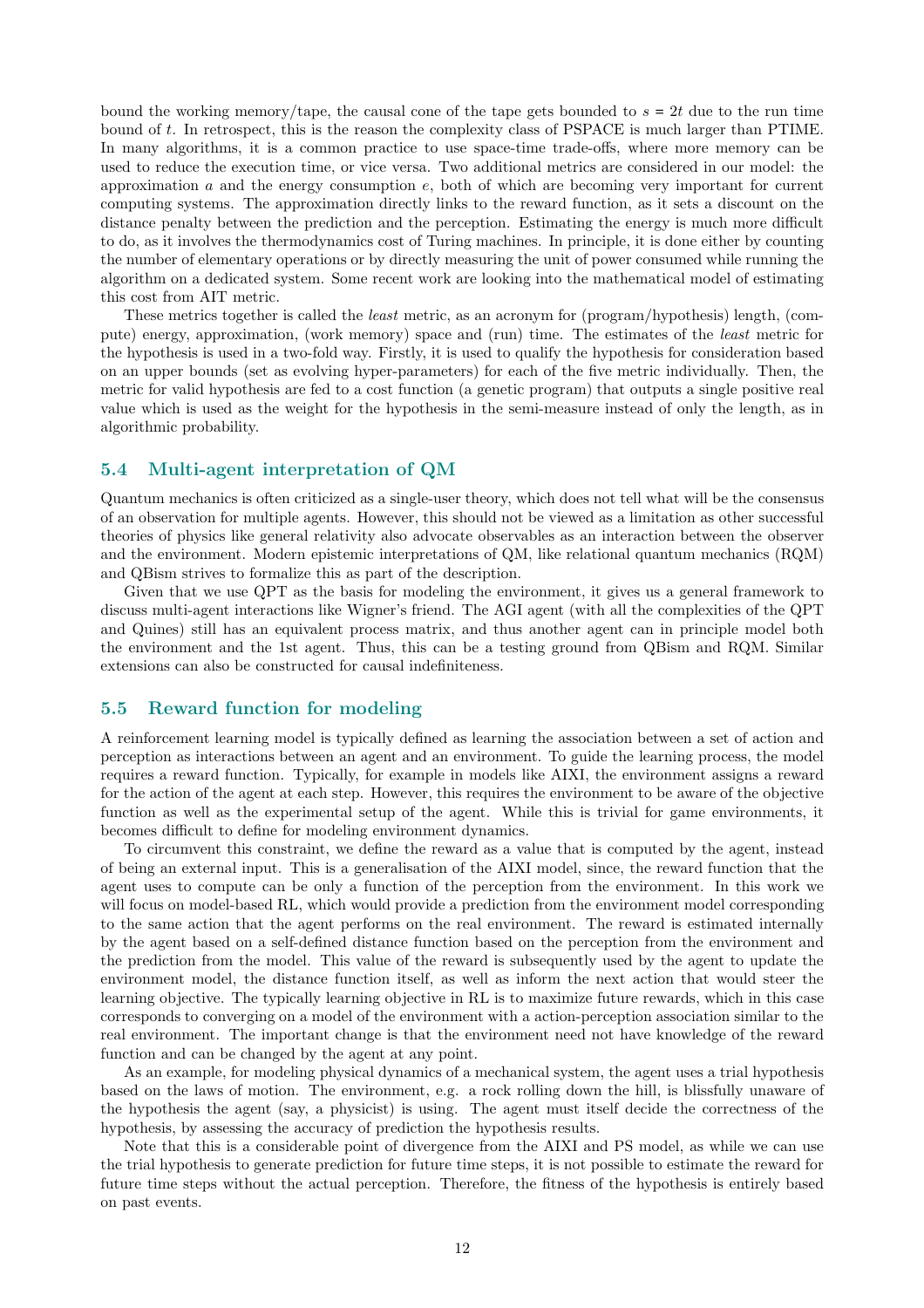## 5.6 Open-ended evolution of the cost manifold

The least metric assigns 5 bounds, which creates a 5-dimensional hypothesis space for searching for an efficient QPT reconstruction technique. But how to compare candidate hypothesis that are within this space? This is answered by searching for a function that defines a pareto-optimal manifold in this space.

This manifold is part of a gene that evolves in the offspring with a mutation rate as a hyper-parameter. We define a genetic programming setup with these 5 bound as hyper-parameters, 5 estimates of the least metric for the candidate hypothesis, 5 weights for scaling these estimates, and a function set of addition, subtraction, multiplication, division, logarithm and exponent. The initial seed AGI starts with a simple addition of the 5 estimates with all weights set to 1.

The self-replication policy is based on the predictive power of the current scheme for QPT. Given the set of past measurement, if the QPT fails to effectively predict the future experiments, we adjust the QPT algorithm (e.g. adding more memory or precision) in the offspring created by the Quine framework. If the prediction fails beyond a certain bound, the current QPT scheme is retired.

## <span id="page-12-0"></span>6 Formal definition of QKSA

In this section we present the formal framework of the QKSA by defining the parameters within an implementation that captures the agent scheme discussed so far. Thereafter, an execution procedure is outlined as a pseudo-code which forms the baseline for the implementation. The formalization in this section is independent of QPT, which will be discussed in the following section.

#### 6.1 Parameters definition

#### 6.1.1 Hypothesis fitness based on the least metric

The least metric defines the bounds on the hypothesis-space and the relative weight assigned to each considered hypothesis. It takes into account the 5 cost metrics of program length, thermodynamic cost, approximation, space/memory and run-time.

- d refers to the data on which the least metric is evaluated. It consists of a sequence of actions and perceptions for the past time steps  $t_p$  (defines as part of the learning model), a chosen trial action for the current time step, and a prediction of the perception from the environment for the current time step.
- $\bullet$  h is the program, hypothesis or model that upon execution on a defined computational model C generates d as the output.

The hypothesis-space is bounded by the 5 least  $_{max}$  hyper-parameters. All trial hypothesis must lie within the bounds of all 5 parameters.

- $l_{max}$  is the maximum length of h that is considered, that outputs d.
- $e_{max}$  is the maximum energy cost of executing the h to generate d as output.
- $a_{max}$  is the maximum approximation threshold that the prediction is allowed to deviate from the perception based on the distance function used for calculating the reward.
- $s_{max}$  is the maximum space or working memory that h can use while execution.
- $t_{max}$  is the maximum execution time for h before it generates the output d and halts.

Once a trail hypothesis h is admitted based on the least  $_{max}$  bounds, an estimate of the 5 cost parameters is computed. A specific implementation of our model defines an estimation technique for these parameters.

- $l_{est}$  is an estimate of the length of h that is considered, that outputs d. A general scalable technique is to used BDM [\[64\]](#page-21-16) as proposed by Hector Zenil.
- $\bullet$   $e_{est}$  is an estimate of the energy cost of executing h to generate d as output. Research into this aspect is scarce. The recent proposal from David Wolpert on the thermodynamic Kolmogorov complexity [\[65\]](#page-21-17) needs to be explored further for estimating the energy cost.
- $a_{est}$  is an estimate of the deviation between the prediction and the perception based on the distance function used for calculating the reward.
- $s_{est}$  is an estimate of the space or working memory that h uses while execution.
- $t_{est}$  is an estimate of the execution time for h before it generates the output d and halts. Space-time trade-offs like the pebbling game [\[66\]](#page-21-18) proposed by Charles Bennett can be used in forming the optimal manifold. AIT metrics like logical depth, Levin complexity and speed prior can be used to trade-off between the program length and the execution time.

The 5 cost parameters least<sub>est</sub> now needs to be combined to form a single indicative metric of the fitness of the hypothesis h. Each parameter has an associated weight or scaling factor  $w_{\text{least}}$ . The cost function defines the equation to combine the least<sub>est</sub> and  $w_{\text{least}}$ , and is subject to evolution.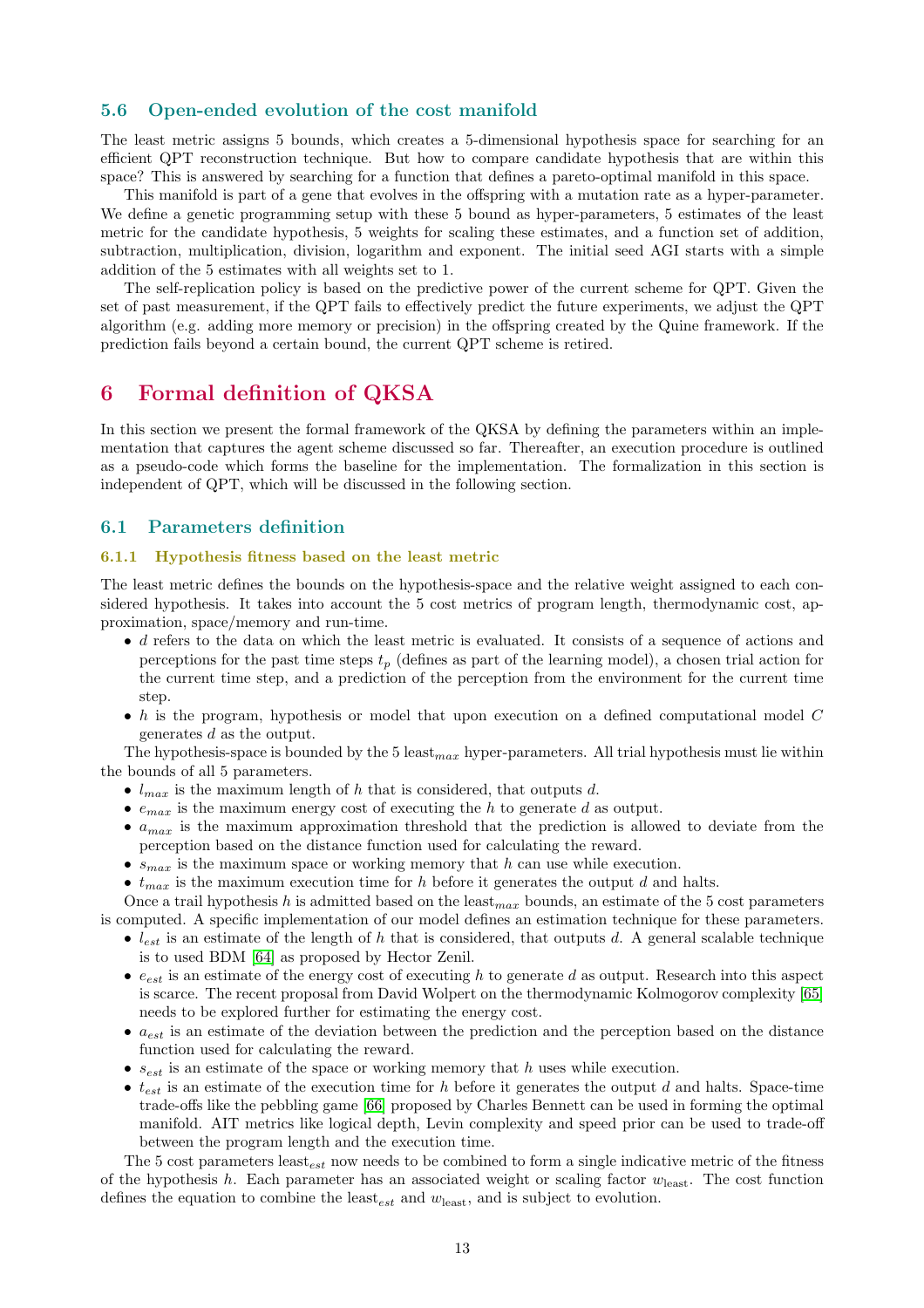- $w = \{w_l, w_e, w_a, w_s, w_t\}$  is a set of associated weights for each of the least metric.
- $\bullet$  c is the cost function that takes in the 5 least metrics and a weight for each metric.
- $\bullet$   $c_{est}$  is the estimated cost based on the estimated least metrics and the cost function.

#### 6.1.2 Policy for reinforcement learning model

The parameters of the reinforcement learning model defines the policy for the action at each cycle.

- $t_p$  is the number of time steps in the past that is considered by the agent at each point in time. It is a function of the total memory of the computational model  $s_c$ .
- $t_f$  is the number of time steps that the agent predicts in the future.
- $a_t \in \mathcal{A}$  is the chosen action from the action space at time step t.
- $e_t \in \mathcal{E}$  is the perception recorded by the agent at time step t from the percept space.
- $\rho_t \in \mathcal{E}$  is the prediction of the perception  $e_t$  made at time step  $t 1$ .
- $\pi_t$  is a policy for choosing an optimal action and maximizing return at time step t. For our agent, we consider all possible actions and prediction for the current step, and choose the hypothesis which meets the least  $_{max}$  for each metric individually, and has the least  $c_{est}$ .

#### 6.1.3 Evolution of cost function based on reward

The parameters for the quine defines when and how the agent self-replicates. Replication is triggered based on the fitness of the hypothesis based on the predictive capacity over time.

- $m_c$  is the mutation rate of the cost function  $c$ .
- $F$  is the set of functions allowed in the cost function  $c$ .
- $\Delta$  is a distance measure (e.g. Hamming distance) defined between elements in the percept space.
- $r_t = -\Delta(e_t, \rho_t)$  is the reward at time step t.
- $\gamma_t$  is the reward discount that is proportional to the time span t between the reward step and the current time step.
- $R_t = -\sum_{i=t-t_p}^{t-1} \gamma_i \Delta(e_i, \rho_i)$  is the cumulative discounted return at time step t.
- $R_D$  is the return threshold for death. If  $R_t < R_D$  the agent halts (dies).
- $R_R$  is the return threshold for reproduction. If  $R_D < R_t < R_R$ , the agent self-replicates with mutation in its hyper-parameters.

#### 6.1.4 Computation models

Executing the hypothesis h to generate the data d requires a computation model. Models like AIXI are based on the monotone Turing machine. The resource-bounded variant for our model limits both time and space resource, thereby, fitting the definition of a universal linear-bounded automata (ULBA). The hypothesis h in the ULBA context is the finite state machine that generates the desired output and halts.

- $\bullet$  *n* is the alphabet size of the ULBA that the agent uses for modeling.
- $\bullet$  *m* is the state size of the ULBA.
- $s_c$  is the tape size of the ULBA.

Instead of the Turing machine model, one can envision a neural network based model using auto-encoders where the latent space defines the hypothesis, and the total number of neurons defines the space cost of the computational model. Similarly, projective simulation based model can also be beneficial for certain applications.

In the implementation of QKSA, we will create the hypothesis as computer programs for a programming language (e.g. Python). Thus, the state and alphabet size is not directly discernible. Since they are not directly related to any other parameters, that is not a concern. The tape size (required for the bounds on  $t_p$ ) is directly proportional to the total amount of system memory that is allocated to the program. This can be managed by a quine hypervisor as an alife simulator, that would arbitrate the allocation of memories among the population of agents at any point of time.

### 6.2 Execution procedure

```
environment-agent interactions
     define action: act(a_t)initialize action space: A
     define perception: e t = perceive()
     initialize percept space: E
     initialize past and future horizons: t_p, t_f
```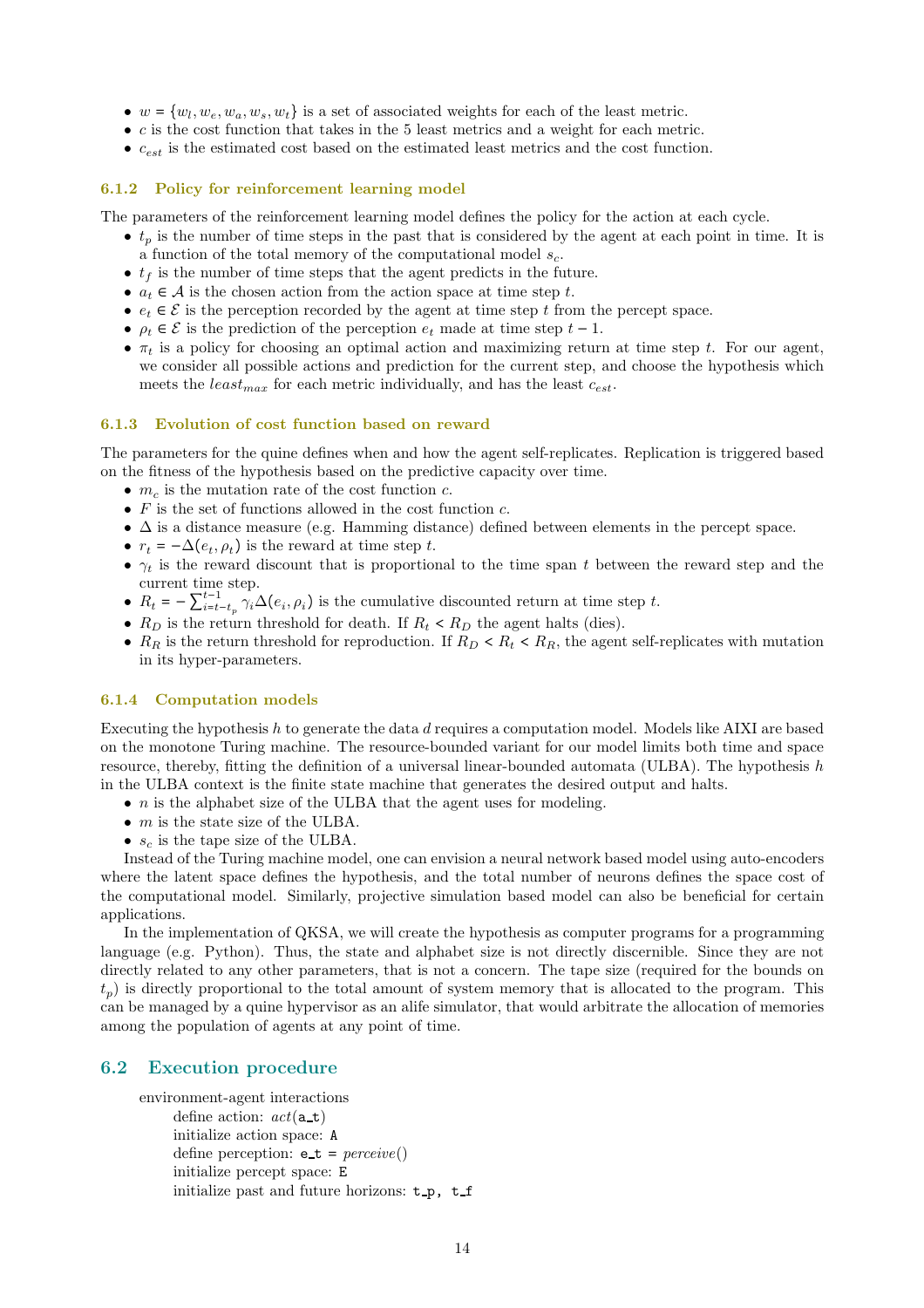```
least model
     define estimators: lest, e_est, a_est, s_est, t_est
     initialize metric weights: wt_1, wt_e, wt_a, wt_s, wt_t
     initialize metric bounds: l max, e max, a max, s max, t max
     initialize cost function set and gene: F, c
quine model
     define distance metric: \mathbf{r} \cdot \mathbf{t} = \text{Delta}(\mathbf{e} \cdot \mathbf{i}, \mathbf{e} \cdot \mathbf{j})initialize reward discount factor: gamma
     initialize return bounds for death and replication: R.D., R.R.
     initialize lifespan: lifespan
     initialize gene mutation rate: m_g
set: t= 0, R_t = R_Rwhile (t < 1ifespan):
     if (R_t < R_D):
          break
     c_t_star = \inftydef futureCone(t_fc, past_a, past_e):
         if (t_f c < t + t_f):
              for a in A:
                if (t_f c == t):
                   a_t = apast a new = deepcopy(past a)
                past a new.append(a)
                for rho in E:
                   past rho new = deepcopy(past rho)
                   past rho new.append(rho)
                   futureCone(\texttt{t_f-1}, \texttt{past_a_new}, \texttt{past_rho_new})else:
              cost = c\_est(past_a, past_e)if (cost > 0) and (cost < c_est_star):
                c est star = costa_t star = a_tfutureCone(t, hist.a, hist.e)act(a_t, start)hist_a.append(a_t_star)
     rho t star = predict(a_t, t_s)e_t = \text{perc} = \text{perc}hist_e.append(e_t)
     r_t = Delta(rho_t, start, e_t)hist \mathbf{r}.append(\mathbf{r}\mathbf{t})
     R_t = 0for i in range(0, t \neq):
         R_t + = \text{hist}_r[-i-1] * (1-\text{gamma}^*)if (R_t < R_R):
         mutate hyper-parameters in gene
         self-replicate with mutated gene
     t + 1 = 1
```
 $c\_est$ (past<sub>a</sub>, past e) and *predict*(a t star) embeds the logic of the environment that the QKSA learns.

# <span id="page-14-0"></span>7 Quantum process tomography

In this section we will introduce quantum process tomography (QPT) as a general modeling technique applicable for any classical and quantum environment given enough computation power. The task of reconstructing quantum states or process from experimental data is variously called quantum state or quantum process tomography, estimation, or recovery. Since classical universal logic (e.g. NAND gate) can be implemented using quantum logic (e.g. Toffoli gate), quantum processes can efficiently implement classical processes as well. Note that QKSA does not try to devise "the most efficient" QPT scheme. The agent automates the process to intelligently device "a workable scheme" to estimate the process by choosing prepa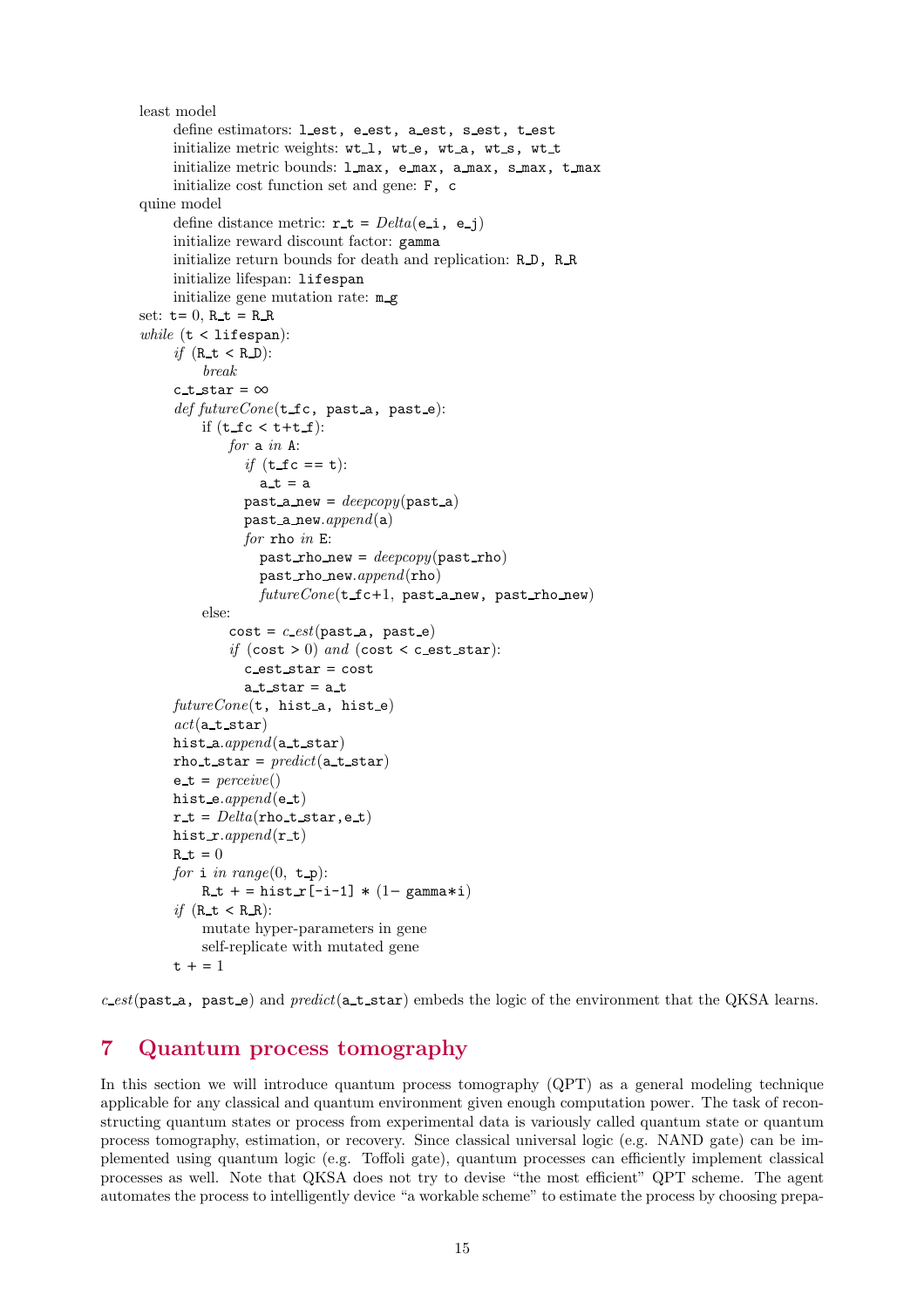ration and measurement basis for each trail with computational resource assumptions. Mutations in the relative weights of the various resources in the least metric generates a population of QKSA each evaluating QPT schemes using a different cost function.

While in principle we want the QKSA to evolve from zero-knowledge, starting with a simple QPT strategy (often called the Seed AI in AGI), is more practical given the current limitations of the field. Thus, the Seed QKSA is a QPT reconstruction algorithm. There are various QPT techniques like standard quantum process tomography (SQPT) [\[67\]](#page-21-19), ancilla-assisted process tomography (AAPT), entanglementassisted process tomography (EAPT), direct characterization of quantum dynamics (DCQD), compressedsensing quantum process tomography (CQPT), permutation-invariant tomography, self-guided quantum process tomography (SGQPT) [\[68\]](#page-21-20), etc. In the rest of this section we will introduce the density and process matrix formalism which will form the internal representation (IR) for the QKSA of the information learnt from the environment.

### 7.1 Quantum states and unitary operators

Quantum information science is the theoretical framework for computations performed on quantum computers. The basic unit of a quantum computer is the quantum bit or qubit, which unlike classical bits are not restricted to either 0 or 1, but can also be in a quantum mechanical superposition: a linear combination of the two states. Note that this can be generalized to qudits as d-level systems. In quantum mechanics, particles or systems can be in a non-classical combination of classical states, called the superposition principle, which can be viewed mathematically as a vector in  $\mathbb{C}^2$  (called the Hilbert space H) often written using the ket-notation as  $|\psi\rangle = \alpha_0 |0\rangle + \alpha_1 |1\rangle$ , where  $\alpha_i \in \mathbb{C}$ .  $|i\rangle \in \{|0\rangle, |1\rangle\}$  form a set of basis for  $\mathbb{C}^2$ . This basis is called the computational or canonical basis. Upon measurement of the qubit in a given basis, the state of the qubit collapses to either of the basis state with the probability given by the Born rule as  $Pr(|i\rangle) = |\alpha_i|^2$ . Since probabilities add up to 1, the state is normalized as  $\sum |\alpha_i|^2 = 1$ .

Although the computational basis encompasses the two physically distinct levels of the qubit, the state of the qubit can be expressed using any two linearly independent vectors that form a basis for  $H$ , which are normally chosen as two orthogonal vectors (i.e.  $\langle i \rangle j = 0$  and  $\langle i \rangle i = 1$ ). Two other common basis in use is the Hadamard basis (X-basis) and the Y-basis, expressed in terms of the computational basis (Z-basis) as:  $\{|+\rangle = \frac{1}{\sqrt{2}}(|0\rangle + |1\rangle), |-\rangle = \frac{1}{\sqrt{2}}(|0\rangle - |1\rangle)$  and  $\{|+i\rangle = \frac{1}{\sqrt{2}}(|0\rangle + |1\rangle), |-i\rangle = \frac{1}{\sqrt{2}}(|0\rangle - |1\rangle)$  respectively.

The above notation can be generalized to multiple qubits using the Kronecker tensor product on the Hilbert space. Total state of n qubits is a vector in a Hilbert space of dimension  $2^n$  (for qudits,  $d^n$ ). For example, the  $\{|00\rangle, |01\rangle, |10\rangle, |11\rangle\}$  form a basis for 2 qubits. Thus the number of parameters needed to describe the state grows exponentially with the number of qubits, often quoted as the primary tool in quantum computation to achieve superior computational capability over classical systems.

Quantum computations are performed by means of operations on the n-qubits as a map  $\mathcal{O} : \mathcal{H}_n \to \mathcal{H}_n$ mapping qubit states to other qubit states. Normally, these operators are unitary, i.e.  $U^{\dagger}U = I$ . These U can be viewed as a change in basis for the state, with  $U^{\dagger}$  as the reverse transform. The combined operation on two subsystem is the operation  $U_{12} = U_1 \otimes U_2$ . If this operation cannot be written as a tensor product of local operations on the subsystems it is called an entangling operation. Since the gate-set  $\{CNOT, H, T\}$ is universal, all unitaries can be decomposed [\[69\]](#page-21-21) to single-qubit gates and 2-qubit entangling operations. Since the SWAP gate can be formed from  $CNOT$ , all unitaries can in fact be decomposed to 2-qubit local interactions. Note that these decomposition can incur worst-case exponential cost in number of gates.

## 7.2 Density matrix for quantum states

A density matrix is a generalization of the more usual state vectors or wave-functions formalism used for describing the quantum state of a physical system. It can be used for pure as well as mixed states for the calculation of the probabilities of the outcomes of any measurement performed upon this system, using the Born rule. Mixed states arise when the preparation of the system is not fully known, or when describing a physical sub-system which is entangled with another. Since we can only reconstruct the density matrix from quantum state tomography, and not the state, in this research we will use the density matrix formalism to represent quantum states. Density matrix is defined as a statistical ensemble over a set  $\{|\psi\rangle_k\}$  of N pure quantum states.

$$
\rho=\sum_{k=1}^Np_k\left|\psi\right\rangle\left\langle\psi\right|
$$

where,  $0 < p_k \leq 1$  and  $\sum_{k=1}^{N} p_k = 1$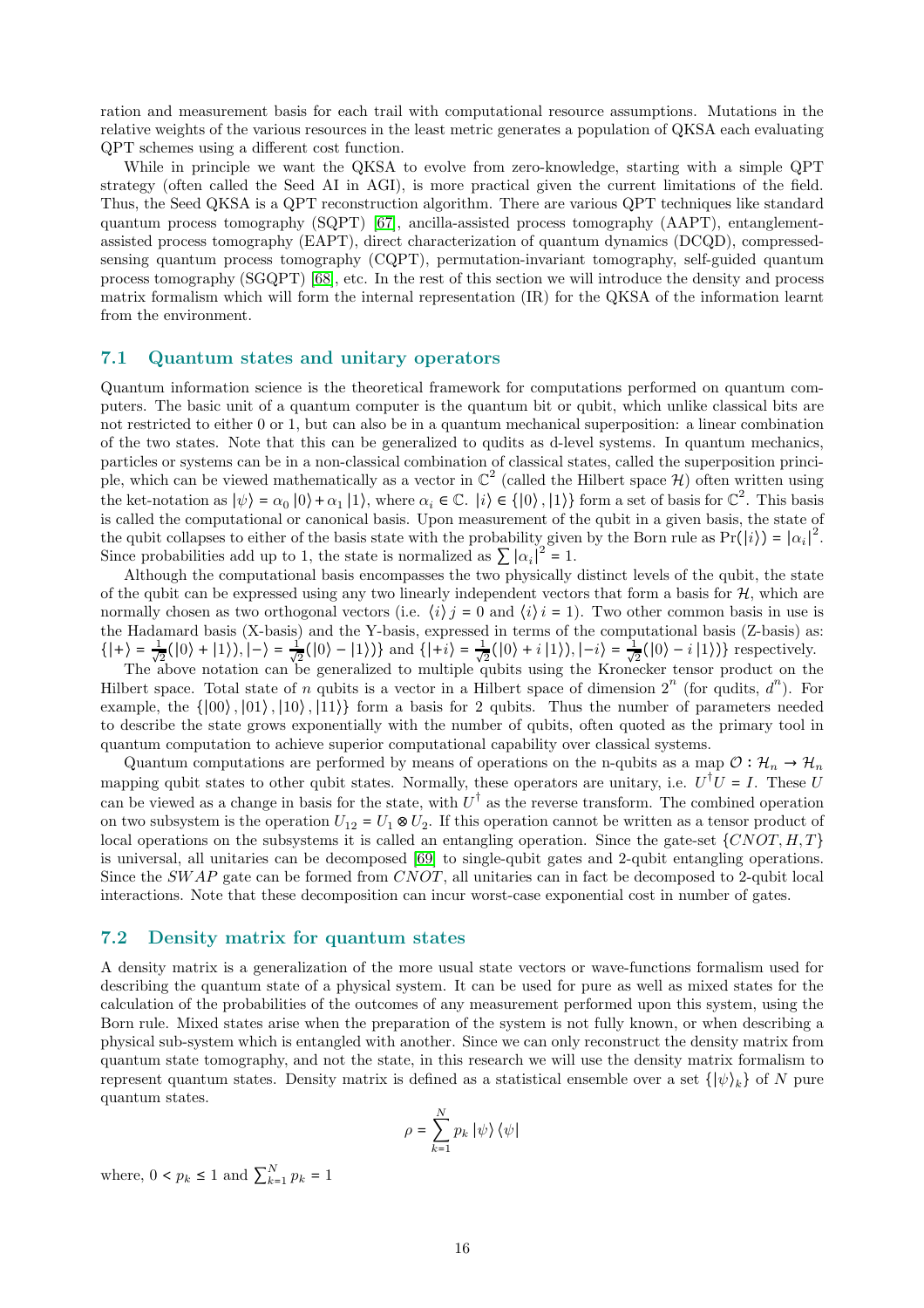A global phase of a quantum state is undetectable. Thus,  $|\psi\rangle = e^{i\theta} |\psi\rangle$ . But, a density matrix is unique, as the corresponding density matrix of a quantum state,  $\rho = |\psi\rangle \langle \psi|$  cancels out the global phase. It is formed from all epistemic information measured via observations of the quantum state. If an unitary U acts on the state  $|\psi\rangle \rightarrow U |\psi\rangle$ , the corresponding transformation in the density matrix  $\rho$  of the state is  $\rho \to U \rho U^{\dagger}$ . A projective measurement of an observable M on a qubit on a pure state gives an expectation value  $\langle M \rangle = \langle \psi | M | \psi \rangle = Tr(M \langle \psi | \psi \rangle) = Tr(M \rho)$ 

The generalization of projective measurements is called a positive operator valued measure (POVM). In it the qubit state is not projected upon a set of orthogonal states but instead on a set of orthogonal subspaces that together span the whole Hilbert space. For a set of operators  $\{A_i\}$ , the qubit state will collapse with probability  $Tr(A_i \rho A_i^{\dagger})$  to any of the states  $\rho_{A_i}$  =  $A_i \rho A_i^\dagger$  $Tr(A_i \rho A_i^{\dagger})$ .  $\sum_i A_i^{\dagger} A_i = \mathbb{I}$ , so that if the

measurement outcome is not recorded, the mixed state  $\sum_i A_i \rho A_i^{\dagger}$  is obtained. In this work we will deal only with projective measurements.

### 7.3 Choi matrix for quantum processes

A quantum process  $\mathcal E$  that transforms a density matrix need not be always unitary. Given classical processes are often irreversible and includes measurements, a quantum generalization should include unitary transforms (symmetry transformations of isolated systems), probabilistic logic as well as measurements and transient interactions with an environment. Thus, quantum process refers to the formalism concerning the time evolution of open quantum systems.

Under certain reasonable assumptions [\[70\]](#page-21-22), most quantum processes can be described by the quantum operation formalism. These are quantum dynamical maps, which are linear and completely positive (CT) map from the set of density matrices to itself. Typically they are non-trace-increasing maps, and tracepreserving (TP) for quantum channels. In quantum process tomography, the unknown quantum process is assumed to be a CPTP quantum operation.

Since the unitary has to act on both sides of the initial density matrix means it is a superoperator, i.e. an object that can act on operators like the state matrix. Using a special matrix multiplication identity this can be written as  $|\rho\rangle\rangle \rightarrow U|\rho\rangle\rangle$ , where,  $U = U^* \otimes U$  and  $|\rho\rangle\rangle = vec(\rho)$ . This looks like the pure state case because the operator (the state) has become a vector and the superoperator (the left right action of  $U$ ) has become an operator.

A quantum process is a linear superoperator which acts on an input density operator to produce an output density operator. For a quantum system with an input state  $\rho_{in}$  of dimension  $n \times n$  and an output state  $\rho_{out} = \mathcal{E}(\rho_{in})$  of dimension  $m \times m$ , we can view this system  $\mathcal E$  as a linear map between the space of Hermitian matrices  $\mathcal{E}: \mathcal{M}_{n\times n} \to \mathcal{M}_{m\times m}$ . For the case of unitary operation this is an isomorphism. While  $\rho$  is an order 2 tensors (i.e. operators), acting on Hilbert spaces of dimension  $D = 2^n$ ,  $\mathcal E$  is an order 4 tensor specified by  $D^4 - D^2$  parameters. Beside the superoperator, there are other equivalent [\[71\]](#page-21-23) representations of quantum processes like Choi-matrix Λ, Kraus operators, Stinespring, Pauli basis Chi-matrix χ, Pauli Transfer Matrix, Lindbladian, etc.

Let  ${B_i}$  is any orthogonal basis for  $\mathcal{M}_{d \times d}$  such that  $\langle B_i, B_j \rangle = d\delta_{ij}$  and  $d = 2^n$ . Often the Pauli basis is chosen for this. The process map can be written in the form  $\mathcal{E} = \sum_{m,n=0}^{d^2-1} \chi_{m,n} B_m \rho B_n^{\dagger}$ . The  $d^2 \times d^2$  matrix  $\chi$ is called the process matrix and together with the basis  $\{B_i\}$ , completely characterizes the map. Typically this is used for QPT using the standard method. The disadvantage of this is that besides the  $\chi$  matrix, the basis also needs to be specified as a free-parameter to uniquely describe the process.

In this research we would prefer the Choi representation. The Choi matrix  $\rho_{Choi}$  is the density matrix obtained after putting half of the maximally entangled state  $| \Omega \rangle$  through the channel  $\mathcal{E}$ , while doing nothing on the other half. Thus it requires  $2n$  number of qubits, but since the input state is fixed, we effectively do a quantum state tomography (QST) on this larger space instead of QPT, reducing the overall number of trials.

$$
\rho_{Choi} = (\Lambda \otimes I)(\left|\Omega\right\rangle \left\langle \Omega\right|) = \sum_{i,j} \frac{1}{2^n} \Lambda(\left|i\right\rangle \left\langle j\right|) \otimes \left|i\right\rangle \left\langle j\right|
$$

As a result of the Choi-Jamiolkowski isomorphism, the Choi matrix  $\Lambda$  characterizes the process  $\mathcal E$  completely. This forms the basis of the channel-state duality between the space of CP maps and the space of density operators. The Choi matrix can be transformed from the  $\chi$  matrix by converting between the Pauli basis and the Bell basis.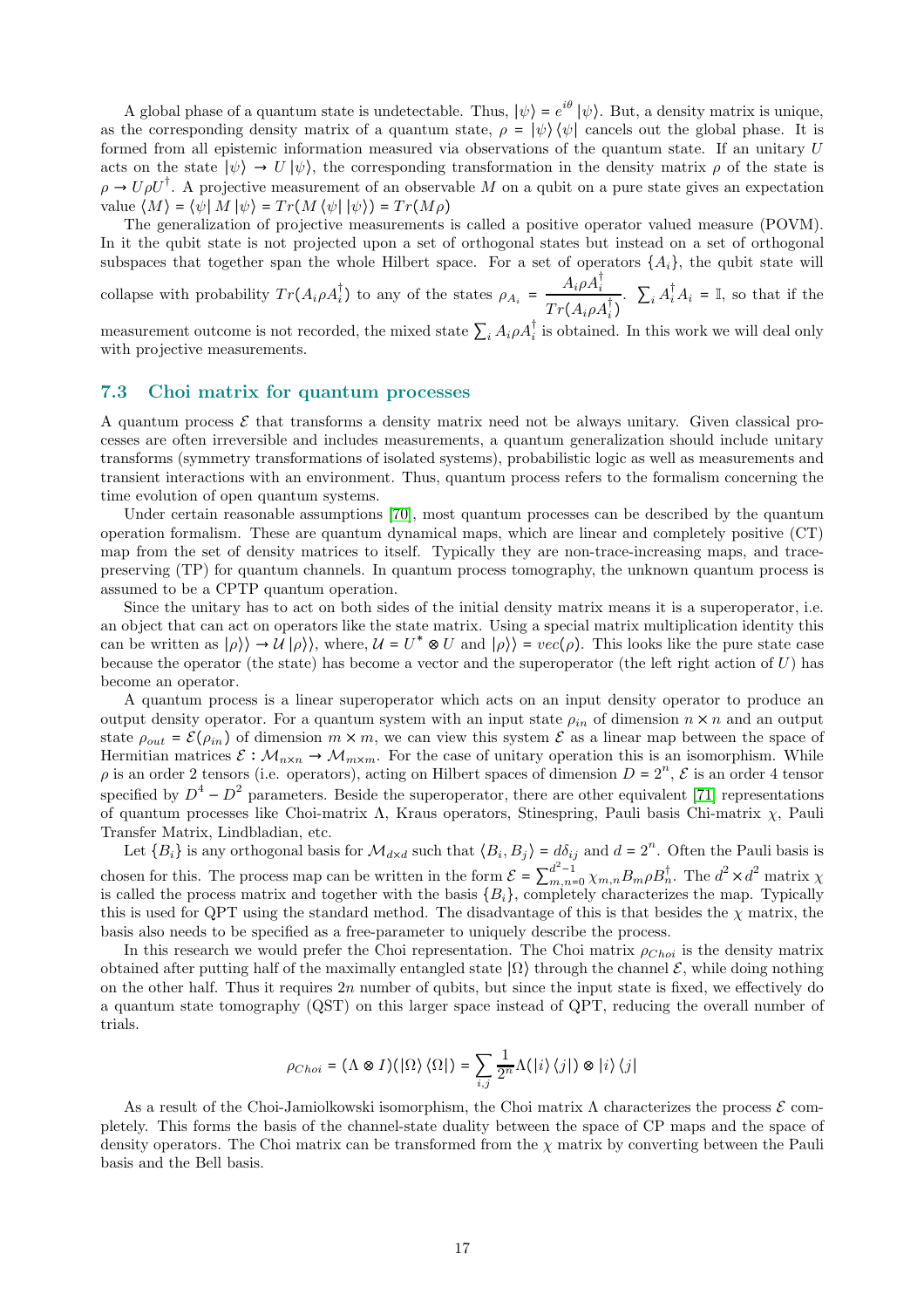### 7.4 Entanglement-assisted QPT

To fully characterize any quantum state its density matrix needs to be determined. Provided many copies of the state can be prepared, these are used to measure the state in a full set of measurement observables. Typically the Pauli basis is used, with observables X, Y and Z for every qubit, resulting in a total of  $3<sup>n</sup>$ different measurements. By repeating, the expectation value of each observable can be determined, and from this the density matrix state can be reconstructed. This process is known as quantum state tomography.

When the action of a quantum mechanical operation on an arbitrary input state needs to specified completely, a description needs to be found that characterizes the operation as an open quantum system via quantum process tomography. The most straightforward method is standard quantum process tomography. In general QPT is very costly as there are at least  $12^n$  different experiments to specify an n-qubit system, which all need to be performed a large number  $(1000-10000)$  of times to estimate the expectation values of those experiments.

The expectation value of a measurement observable M on a qubit in the state  $\rho$  is denoted as  $E_{\rho,M}$  =  $tr[M\rho]$ . If the expectation values of a full set (spans the operator space) of observables are known, the state can be specified using standard QST:

$$
\rho_{est} = \sum_{P_k \in \mathcal{P}_n} \frac{1}{2^n} E_{\rho,P_k} P_k
$$

where  $\mathcal{P}_n$  is the Pauli basis in n-qubits. A recent line of research tries to minimize the number of experiments based on classical shadow states [\[72\]](#page-21-24).

For SQPT the action of the operation on an informationally complete (IC) set of input states is characterizing by performing QST on all corresponding outputs. The IC set is for which the density matrices within that set span the entire operator space and is minimally  $4^n$ , though it is easier to use the  $6^n$  Pauli eigenstates. The expectation value of a state  $\rho_{out} = \mathcal{E}(\rho_{in})$  is given by:

$$
E_{\rho_{in},M} = \text{tr}[M\rho_{out}] = \text{tr}[M\mathcal{E}(\rho_{in})] = \text{tr}[M \sum_{m,n=0}^{d^2-1} \chi_{m,n} P_m \rho P_n]
$$

This can be solved by a set of linear equations, that links the terms with the process matrix by using measurement estimates from a total of  $18^n$  different experiments.

In EAPT instead, the system of interest is first connected to an ancillary system of (at least) the same size. The maximally entangled state  $|\Omega\rangle$  is prepared on the 2n qubits and the process is applied to half of the system. If instead the separable Werner state is used it is called AAPT. This results in the Choi matrix density state on the composite space which can be estimated using QST. Standard QST measuring all qubits in the 3 different bases, results in a total of  $3^{2n} = 9^n$  different measurements. In comparison to SQPT it is a trade-off between the number of qubits (space) and the number of measurements (time) of the tomographic reconstruction process. This one-to-one map enables all of the theorems about quantum operations to be derived directly from those of quantum states as a quantum process can be formalized as a quantum state in a larger Hilbert space. Thus, an agent capable of performing QST can also reduce QPT and characterize the process.

## 7.5 QKSA guided QPT

Given the generality of quantum processes for modeling classical and quantum dynamics, QPT is chosen as the core algorithm that the AGI agent QKSA tries to optimize. The agent is given access to a blackbox that it the environment it tries to characterize, model and predict. From QPT, it is clear that if the process matrix is known, the prediction for any input state can be obtained. Thus, QPT reconstruction is the learning/training phase of the agent. Currently static environments are considered, but for dynamic environment the process matrix needs to be continuously updated.

The QKSA searches over various QPT strategies that are admissible given the bounds of the *least* metrics. From this pools of QPT algorithms, the QKSA chooses the algorithm that has the least cost based on the evolving cost function for the specific QKSA. For example, bounding the memory/space could sieve out EATP due to the limitation of the number of qubits, whereas, bounding the run-time could sieve out SQTP due to the high number of iterations. The approximation value would directly influence the number of trials for each experiment used for the estimation in QPT. The overall algorithmic complexity of the QPT algorithm can also be easily estimated.

For each environmental interaction, the QKSA chooses a QPT strategy based on the cost function and the *least* metric, as well as the specific input state and measurement basis as dictated by the chosen QPT algorithm. Thus the QKSA simulates an autonomous quantum physicist characterizing a quantum process.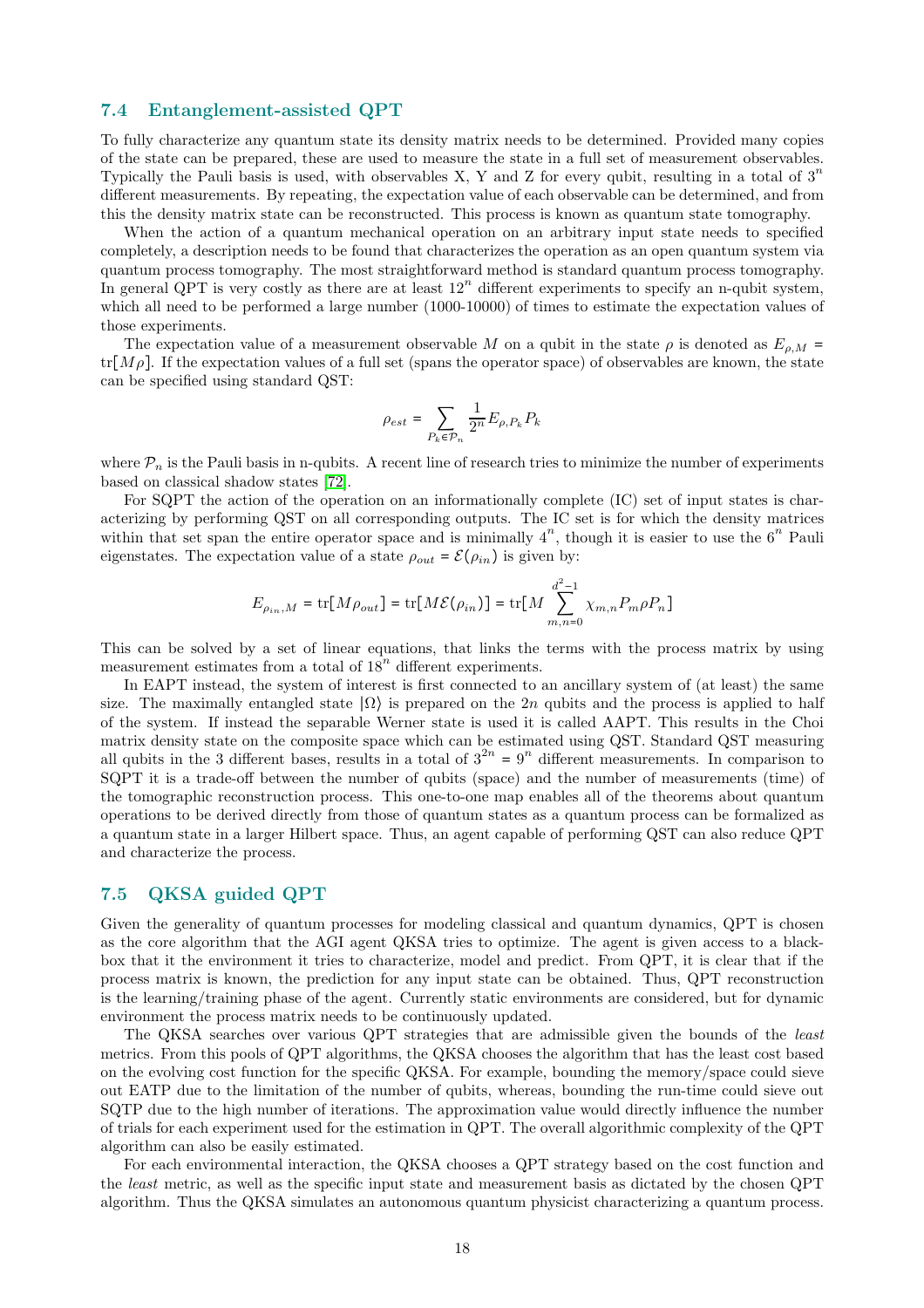# <span id="page-18-0"></span>8 Conclusion

In this article we present the framework for a Quantum Knowledge Seeking Agent (QKSA). It is an artificial general intelligence (AGI) model that interacts with the environment as a general reinforcement learning (GRL) strategy. We assume universal computation for building an inductive model. However, the computation is bounded on various resources like hypothesis length, energy cost, approximation, space/memory and run-time. A cost function based on these estimates of these 5 parameters (called the *least* metrics) evolves as a genetic program (GP) within the QKSA. The GP creates a new QKSA with a mutated cost function when the prediction capability performs below a certain bound, and halts/dies for an even lower performance. The reproduction is implemented by embedding the QKSA within a quine as a self-replicating artificial life to maintain the exploration-exploitation trade-off in GRL. This idea of biosphere preserving old models which becomes useful in changing environments can also be applied to physical models (e.g. Newtonian physics is an approximation of relativity, and easier to use for most everyday scenarios).

The QKSA is applied to the task of quantum process tomography (QPT) where it learns the best reconstruction strategy given the computation resource cost and bounds. Thus, the QKSA is an active (participatory) [\[73,](#page-21-25) [74\]](#page-22-0) version of the prescription [\[63\]](#page-21-15) to reconstruction quantum physics from Solomonoff induction using observer states, in line with John Wheeler's vision of a "Law without law".

## 8.1 Implementation

We are currently implementing the model described in this article. Developments in this direction can be accessed from the open-sourced repository at [https://github.com/Advanced-Research-Centre/QKSA.](https://github.com/Advanced-Research-Centre/QKSA)

The results from the implementation will be published subsequently. In this article we focus on the overview of the formal model and the framework definition to lay the foundation for collaborative research that is being undertaken for QKSA.

#### 8.2 Future work

Some of the directions that are being researched to extend the QKSA framework are briefed here:

- Classical physical environment: classical physics models can be built with QKSA as it is a subset of quantum information. Simple models like grid navigation or game environments from OpenAI Gym Universe can be explored and compared with agents like AIXI.
- Classical games: winning strategy for classical turn-based games like tic-tac-toe can be learnt. Given the board state the agent chooses the optimal action for the current turn based on strategies that trades off computation time with memory or other resources (e.g. in card matching memory game).
- Multi-threaded quines: the physical implementation of quines need to share the resource of the underlying simulation hardware. A hypervisor to execute and gain insight of the evolutionary branches of the quines is being developed for the QKSA.
- Interacting multiple agents: in the current quine model the environment is replicated for each agent. However, as an extension, the QKSA can be built on a single environment with embedded agents. In such scenarios, agents can interact via the environment, without any special communication channel. Thus, in a noisy environment, the inter-agent communication would also be affected.
- Collaborative modeling: in the multi-QKSA extension, the reason for communication can be to communicate the learnt models, thus, effectively increasing the total perceptions from the environment and giving a boost to the agent's modeling process. In this case we will typically consider cooperative agents (non-adversarial collaborators). In this capacity it can explore thought experiments like Wigner's friend and the Frauchiger-Renner extended scenario, as well as models of relativistic QM and QBism.
- Quantum acceleration: the computation within the QKSA can be boosted with quantum acceleration as part of the agent, or as an environmental resource.
- Comparison with neural networks: RL strategies based on neural networks like RNN/LSTM and RBM are already employed for QPT. While QKSA is more general, it would be worthwhile to compare between these models.
- Quantum cellular automata environment: the environment can be modeled as a quantum cellular automata, i.e. local unitary evolution with (entanglement and) superposition, to model physical k-local Hamiltonians. Since these are universal [\[75\]](#page-22-1), QCA can form a restrictive yet expressive subset for QKSA.
- Causal structure discovery and modeling: the QKSA can be used as a general technique for causal modeling in Bayesian inference, formal model checking, efficient digital twins and explainable AI research.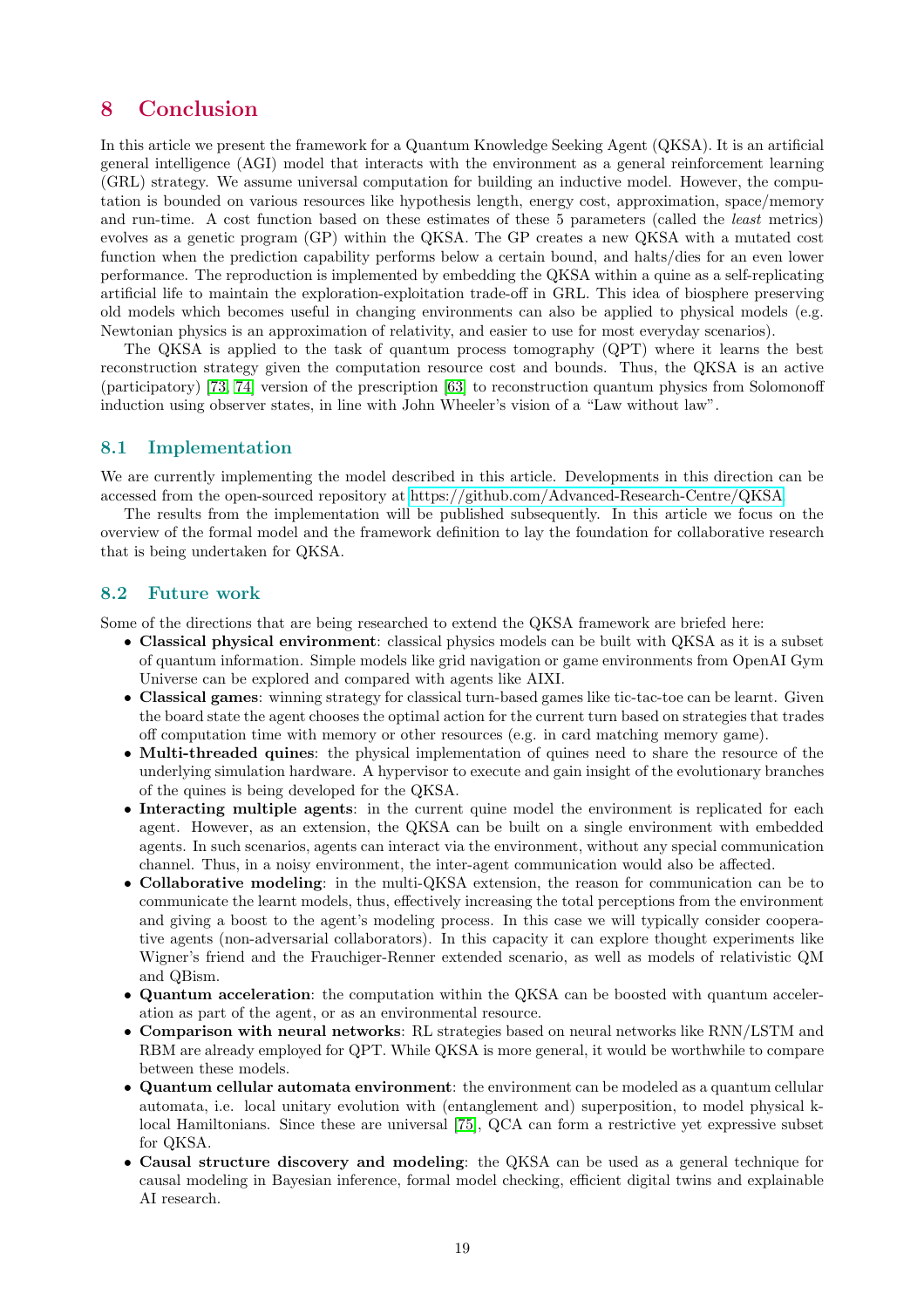• Variational optimizer: the QKSA can model the currently popular hybrid quantum-classical heuristic algorithms based on the variational principle. In that setting, the QKSA would be a RL based classical optimizer for the quantum ansatz.

While the list above is broad, it is worthwhile to mention some of the direction that QKSA currently steers clear of. QKSA is based on an epistemic modeling of physics based on a RL based AGI. It uses GP and Quines to evolve the AGI fitness function. However, though this shares many features, we do not currently consider QKSA as a quantum artificial life [\[76\]](#page-22-2) model as the agent is classical. As an extension, QKSA is not related to quantum biology research. QKSA also shares the limitations of [\[63\]](#page-21-15). This means that currently the focus is on non-relativistic models of classical and quantum dynamics, and would not help to learn gravitational models. We strongly believe the holographic duality of AdS/CFT [\[77\]](#page-22-3) would help us discover an unified theory based on quantum information and computation principles.

## <span id="page-19-0"></span>References

- [1] Kurt Gödel. On formally undecidable sentences of the principia mathematica and related systems i. *monthly magazines for mathematics and physics*, 38(1):173–198, 1931.
- <span id="page-19-1"></span>[2] Jürgen Schmidhuber. Gödel machines: Fully self-referential optimal universal self-improvers. In *Artificial general intelligence*, pages 199–226. Springer, 2007.
- <span id="page-19-2"></span>[3] Alan Mathison Turing. On computable numbers, with an application to the entscheidungsproblem. *J. of Math*, 58(345-363):5, 1936.
- <span id="page-19-3"></span>[4] Ray J Solomonoff. A formal theory of inductive inference. part i. *Information and control*, 7(1):1–22, 1964.
- <span id="page-19-4"></span>[5] Andrei Nikolaevich Kolmogorov. Three approaches to the quantitative definition of information. *International journal of computer mathematics*, 2(1-4):157–168, 1968.
- <span id="page-19-5"></span>[6] Gregory J Chaitin. On the length of programs for computing finite binary sequences. *Journal of the ACM (JACM)*, 13(4):547–569, 1966.
- <span id="page-19-6"></span>[7] Ming Li, Paul Vitányi, et al. *An introduction to Kolmogorov complexity and its applications*, volume 3. Springer, 2008.
- <span id="page-19-7"></span>[8] Leonid Anatolevich Levin. Universal sequential search problems. *Problemy peredachi informatsii*, 9(3):115–116, 1973.
- <span id="page-19-8"></span>[9] Julian Schrittwieser, Ioannis Antonoglou, Thomas Hubert, Karen Simonyan, Laurent Sifre, Simon Schmitt, Arthur Guez, Edward Lockhart, Demis Hassabis, Thore Graepel, et al. Mastering atari, go, chess and shogi by planning with a learned model. *Nature*, 588(7839):604–609, 2020.
- <span id="page-19-9"></span>[10] Tom B Brown, Benjamin Mann, Nick Ryder, Melanie Subbiah, Jared Kaplan, Prafulla Dhariwal, Arvind Neelakantan, Pranav Shyam, Girish Sastry, Amanda Askell, et al. Language models are fewshot learners. *arXiv preprint arXiv:2005.14165*, 2020.
- <span id="page-19-11"></span><span id="page-19-10"></span>[11] Nils J Nilsson. *The quest for artificial intelligence*. Cambridge University Press, 2009.
- [12] Pedro Domingos. *The master algorithm: How the quest for the ultimate learning machine will remake our world*. Basic Books, 2015.
- <span id="page-19-12"></span>[13] Marcus Hutter. *Universal artificial intelligence: Sequential decisions based on algorithmic probability*. Springer Science & Business Media, 2004.
- <span id="page-19-13"></span>[14] Andreas M Hein and Stephen Baxter. Artificial intelligence for interstellar travel. *arXiv preprint arXiv:1811.06526*, 2018.
- <span id="page-19-15"></span><span id="page-19-14"></span>[15] Laurent Orseau. Universal knowledge-seeking agents. *Theoretical Computer Science*, 519:127–139, 2014.
- [16] Laurent Orseau, Tor Lattimore, and Marcus Hutter. Universal knowledge-seeking agents for stochastic environments. In *International conference on algorithmic learning theory*, pages 158–172. Springer, 2013.
- <span id="page-19-16"></span>[17] Jan Leike, Jessica Taylor, and Benya Fallenstein. A formal solution to the grain of truth problem. *arXiv preprint arXiv:1609.05058*, 2016.
- <span id="page-19-17"></span>[18] Michael K Cohen, Elliot Catt, and Marcus Hutter. A strongly asymptotically optimal agent in general environments. *arXiv preprint arXiv:1903.01021*, 2019.
- <span id="page-19-18"></span>[19] Susumu Katayama. Computable variants of aixi which are more powerful than aixitl. *arXiv preprint arXiv:1805.08592*, 2018.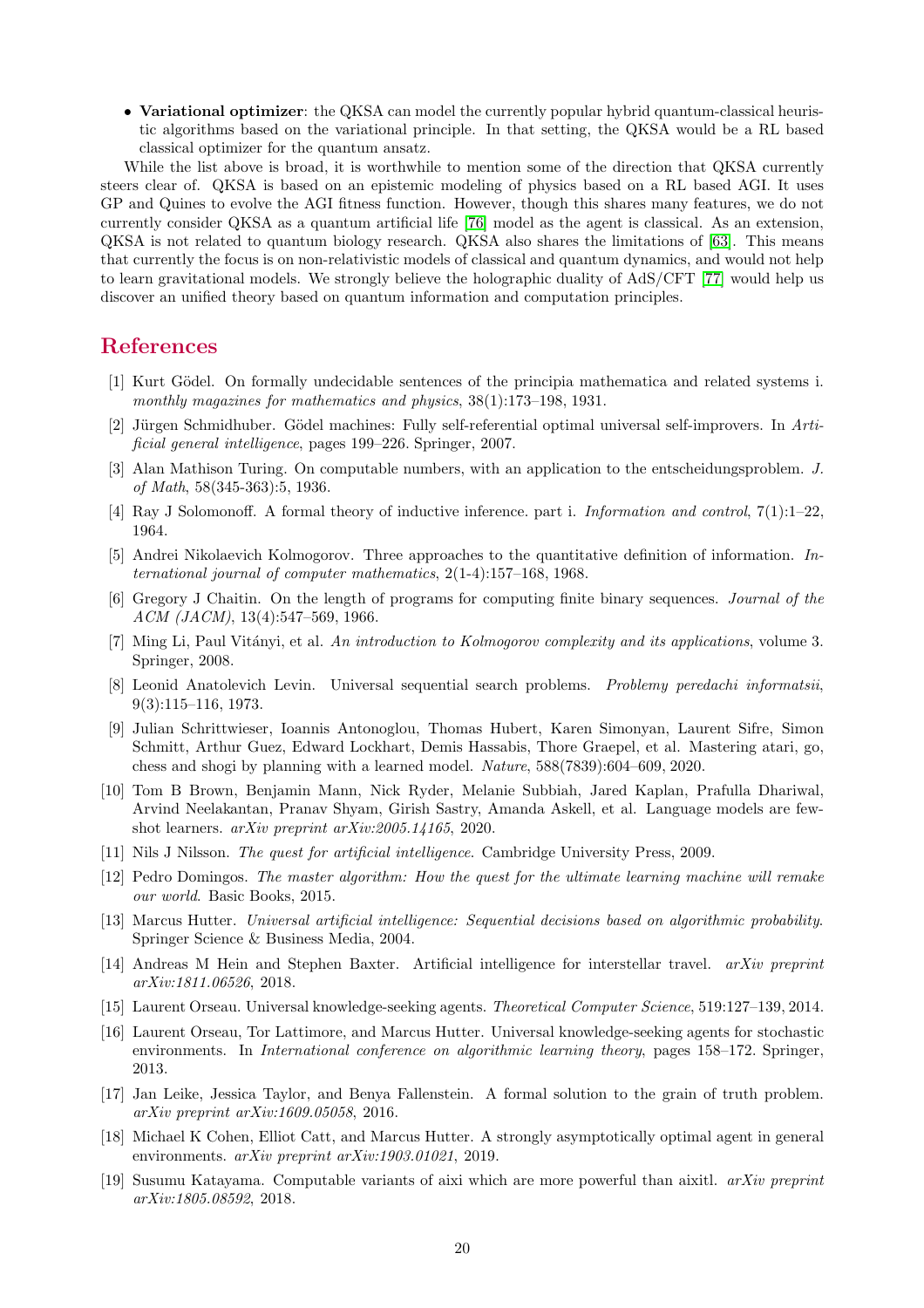- <span id="page-20-0"></span>[20] John R Koza and John R Koza. *Genetic programming: on the programming of computers by means of natural selection*, volume 1. MIT press, 1992.
- <span id="page-20-1"></span>[21] Douglas B Lenat. Am: An artificial intelligence approach to discovery in mathematics as heuristic search. Technical report, STANFORD UNIV CA DEPT OF COMPUTER SCIENCE, 1976.
- <span id="page-20-2"></span>[22] Douglas B Lenat. Eurisko: a program that learns new heuristics and domain concepts: the nature of heuristics iii: program design and results. *Artificial intelligence*, 21(1-2):61–98, 1983.
- <span id="page-20-3"></span>[23] János Neumann, Arthur W Burks, et al. *Theory of self-reproducing automata*, volume 1102024. University of Illinois press Urbana, 1966.
- <span id="page-20-5"></span><span id="page-20-4"></span>[24] Stephen Wolfram. *A new kind of science*, volume 5. Wolfram media Champaign, IL, 2002.
- [25] Roger Schrodinger, Erwin Schr¨odinger, and Erwin Schr Dinger. *What is life?: With mind and matter and autobiographical sketches*. Cambridge university press, 1992.
- <span id="page-20-6"></span>[26] Sara Imari Walker, Paul CW Davies, and George FR Ellis. *From matter to life: information and causality*. Cambridge University Press, 2017.
- <span id="page-20-8"></span><span id="page-20-7"></span>[27] Gregory J Chaitin. Meta math! the quest for omega. *arXiv preprint math/0404335*, 2004.
- <span id="page-20-9"></span>[28] Gregory Chaitin. *Proving Darwin: making biology mathematical*. Vintage, 2012.
- [29] Yusuke Endoh. mame/doublehelix. <https://github.com/mame/doublehelix>, 2020.
- <span id="page-20-11"></span><span id="page-20-10"></span>[30] Moshe Sipper and James A Reggia. Go forth and replicate. *Scientific American*, 285(2):34–43, 2001.
- <span id="page-20-12"></span>[31] Sydney Brenner. Life's code script. *Nature*, 482(7386):461–461, 2012.
- [32] Anne Condon, Hélène Kirchner, Damien Larivière, Wallace Marshall, Vincent Noireaux, Tsvi Tlusty, and Eric Fourmentin. Will biologists become computer scientists? *EMBO reports*, 19(9):e46628, 2018.
- <span id="page-20-14"></span><span id="page-20-13"></span>[33] David Deutsch. Constructor theory. *Synthese*, 190(18):4331–4359, 2013.
- [34] David Deutsch and Chiara Marletto. Constructor theory of information. *Proceedings of the Royal Society A: Mathematical, Physical and Engineering Sciences*, 471(2174):20140540, 2015.
- <span id="page-20-15"></span>[35] Chiara Marletto. Constructor theory of life. *Journal of The Royal Society Interface*, 12(104):20141226, 2015.
- <span id="page-20-16"></span>[36] Chiara Marletto. Constructor theory of probability. *Proceedings of the Royal Society A: Mathematical, Physical and Engineering Sciences*, 472(2192):20150883, 2016.
- <span id="page-20-17"></span>[37] Kenneth O Stanley and Risto Miikkulainen. Evolving neural networks through augmenting topologies. *Evolutionary computation*, 10(2):99–127, 2002.
- <span id="page-20-18"></span>[38] Hava T Siegelmann and Eduardo D Sontag. Turing computability with neural nets. *Applied Mathematics Letters*, 4(6):77–80, 1991.
- <span id="page-20-20"></span><span id="page-20-19"></span>[39] Vitaly Vanchurin. The world as a neural network. *Entropy*, 22(11):1210, 2020.
- [40] Brian Coyle, Daniel Mills, Vincent Danos, and Elham Kashefi. The born supremacy: quantum advantage and training of an ising born machine. *npj Quantum Information*, 6(1):1–11, 2020.
- <span id="page-20-21"></span>[41] Hans J Briegel and Gemma De las Cuevas. Projective simulation for artificial intelligence. *Scientific reports*, 2(1):1–16, 2012.
- <span id="page-20-22"></span>[42] Alexey A Melnikov, Hendrik Poulsen Nautrup, Mario Krenn, Vedran Dunjko, Markus Tiersch, Anton Zeilinger, and Hans J Briegel. Active learning machine learns to create new quantum experiments. *Proc. Natl. Acad. Sci. U.S.A.*, 115(6):1221–1226, 2018.
- <span id="page-20-23"></span>[43] Vedran Dunjko, Jacob M Taylor, and Hans J Briegel. Advances in quantum reinforcement learning. In *In 2017 IEEE International Conference on Systems, Man, and Cybernetics (SMC)*, pages 282–287, 2017.
- <span id="page-20-24"></span>[44] Aritra Sarkar, Zaid Al-Ars, and Koen Bertels. Estimating algorithmic information using quantum computing for genomics applications. *Applied Sciences*, 11(6):2696, 2021.
- <span id="page-20-25"></span>[45] Marcello Benedetti, Brian Coyle, Mattia Fiorentini, Michael Lubasch, and Matthias Rosenkranz. Variational inference with a quantum computer. *arXiv preprint arXiv:2103.06720*, 2021.
- <span id="page-20-26"></span>[46] David Silver, Satinder Singh, Doina Precup, and Richard S Sutton. Reward is enough. *Artificial Intelligence*, page 103535, 2021.
- <span id="page-20-27"></span>[47] Elliot Catt and Marcus Hutter. A gentle introduction to quantum computing algorithms with applications to universal prediction. *arXiv preprint arXiv:2005.03137*, 2020.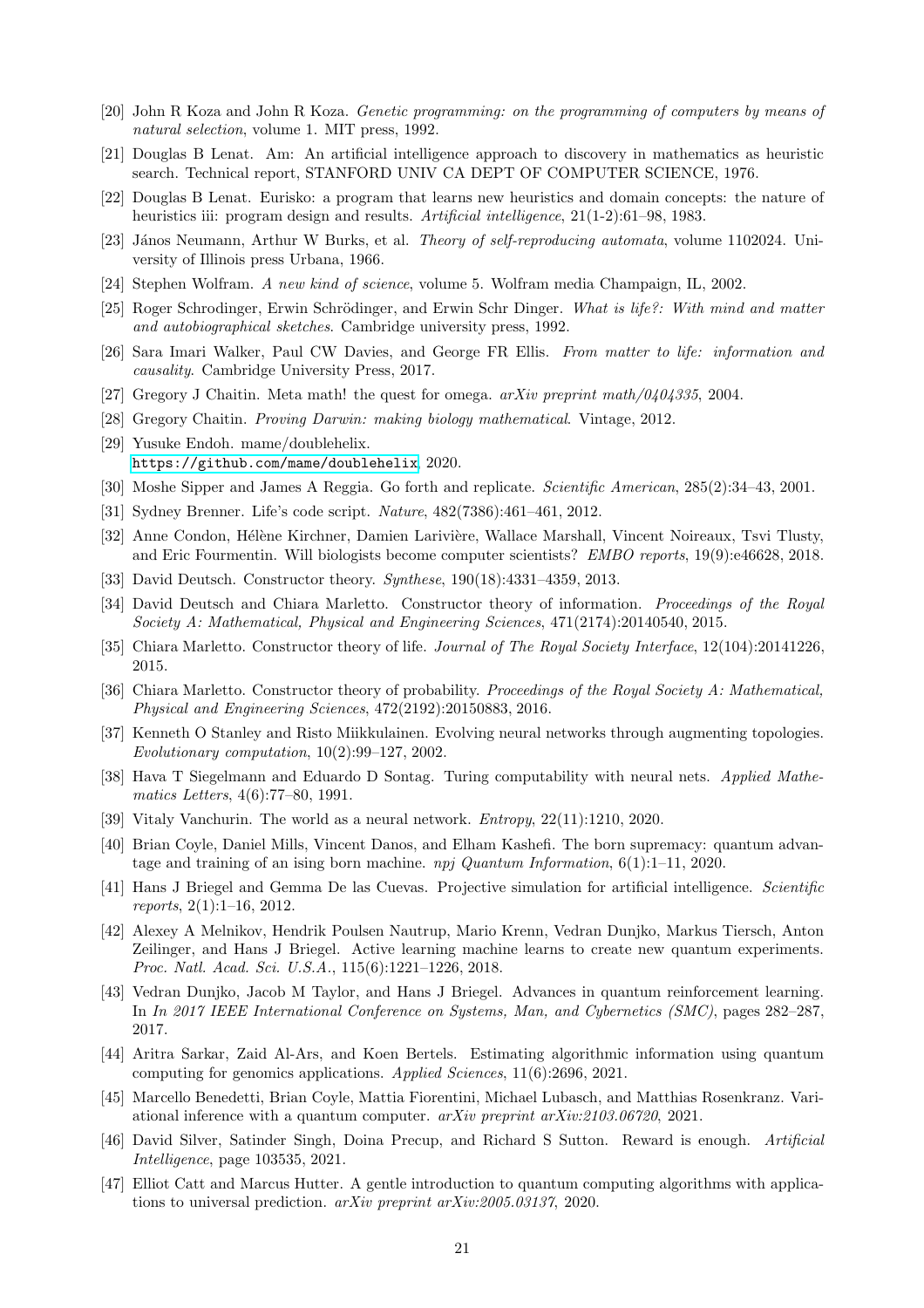- <span id="page-21-0"></span>[48] Savvas Varsamopoulos, Koen Bertels, and Carmen Garcia Almudever. Comparing neural network based decoders for the surface code. *IEEE Transactions on Computers*, 69(2):300–311, 2019.
- <span id="page-21-1"></span>[49] Giacomo Torlai, Guglielmo Mazzola, Juan Carrasquilla, Matthias Troyer, Roger Melko, and Giuseppe Carleo. Neural-network quantum state tomography. *Nature Physics*, 14(5):447–450, 2018.
- <span id="page-21-2"></span>[50] Mario Krenn, Mehul Malik, Robert Fickler, Radek Lapkiewicz, and Anton Zeilinger. Automated search for new quantum experiments. *Physical review letters*, 116(9):090405, 2016.
- <span id="page-21-3"></span>[51] Matteo M Wauters, Emanuele Panizon, Glen B Mbeng, and Giuseppe E Santoro. Reinforcementlearning-assisted quantum optimization. *Physical Review Research*, 2(3):033446, 2020.
- <span id="page-21-4"></span>[52] Jiahao Yao, Lin Lin, and Marin Bukov. Reinforcement learning for many-body ground state preparation based on counter-diabatic driving. *arXiv preprint arXiv:2010.03655*, 2020.
- <span id="page-21-5"></span>[53] Javier Rivera-Dean, Patrick Huembeli, Antonio Acín, and Joseph Bowles. Avoiding local minima in variational quantum algorithms with neural networks. *arXiv preprint arXiv:2104.02955*, 2021.
- <span id="page-21-6"></span>[54] Juan Carrasquilla and Giacomo Torlai. Neural networks in quantum many-body physics: a hands-on tutorial. *arXiv preprint arXiv:2101.11099*, 2021.
- <span id="page-21-7"></span>[55] Konrad Zuse. *Calculating space*. Massachusetts Institute of Technology, Project MAC Cambridge, MA, 1970.
- <span id="page-21-9"></span><span id="page-21-8"></span>[56] John Archibald Wheeler. *Information, physics, quantum: The search for links*. CRC Press, 2018.
- <span id="page-21-10"></span>[57] Seth Lloyd. *Programming the universe: a quantum computer scientist takes on the cosmos*. Vintage, 2006.
- <span id="page-21-11"></span>[58] Lucien Hardy. Quantum theory from five reasonable axioms. *arXiv preprint quant-ph/0101012*, 2001.
- [59] Lluís Masanes and Markus P Müller. A derivation of quantum theory from physical requirements. *New Journal of Physics*, 13(6):063001, 2011.
- <span id="page-21-13"></span><span id="page-21-12"></span>[60] Philipp Andres Höhn. Quantum theory from rules on information acquisition. *Entropy*, 19(3):98, 2017.
- <span id="page-21-14"></span>[61] Melvin M Vopson. The mass-energy-information equivalence principle. *AIP Advances*, 9(9):095206, 2019.
- [62] David Deutsch. On wheeler's notion of "law without law" in physics. In *Between Quantum and Cosmos*, pages 583–591. Princeton University Press, 2017.
- <span id="page-21-15"></span>[63] Markus P Mueller. Law without law: from observer states to physics via algorithmic information theory. *Quantum*, 4:301, 2020.
- <span id="page-21-16"></span>[64] Fernando Soler-Toscano, Hector Zenil, Jean-Paul Delahaye, and Nicolas Gauvrit. Calculating kolmogorov complexity from the output frequency distributions of small turing machines. *PloS one*, 9(5), 2014.
- <span id="page-21-17"></span>[65] Artemy Kolchinsky and David H Wolpert. Thermodynamic costs of turing machines. *Physical Review Research*, 2(3):033312, 2020.
- <span id="page-21-18"></span>[66] Giulia Meuli, Mathias Soeken, Martin Roetteler, Nikolaj Bjorner, and Giovanni De Micheli. Reversible pebbling game for quantum memory management. In *2019 Design, Automation & Test in Europe Conference & Exhibition (DATE)*, pages 288–291. IEEE, 2019.
- <span id="page-21-19"></span>[67] Isaac L Chuang and Michael A Nielsen. Prescription for experimental determination of the dynamics of a quantum black box. *Journal of Modern Optics*, 44(11-12):2455–2467, 1997.
- <span id="page-21-20"></span>[68] Zhibo Hou, Jun-Feng Tang, Christopher Ferrie, Guo-Yong Xiang, Chuan-Feng Li, and Guang-Can Guo. Experimental realization of self-guided quantum process tomography. *Physical Review A*, 101(2):022317, 2020.
- <span id="page-21-21"></span>[69] AM Krol, Aritra Sarkar, Imran Ashraf, Zaid Al-Ars, and Koen Bertels. Efficient decomposition of unitary matrices in quantum circuit compilers. *arXiv preprint arXiv:2101.02993*, 2021.
- <span id="page-21-22"></span>[70] Philip Pechukas. Reduced dynamics need not be completely positive. *Physical review letters*, 73(8):1060, 1994.
- <span id="page-21-23"></span>[71] Jarn de Jong. Fault-tolerant quantum computation: Implementation of a fault-tolerant swap operation on the ibm 5-qubit device. Master's thesis, Delft University of Technology, 2019.
- <span id="page-21-24"></span>[72] Hsin-Yuan Huang, Richard Kueng, and John Preskill. Predicting many properties of a quantum system from very few measurements. *Nature Physics*, 16(10):1050–1057, 2020.
- <span id="page-21-25"></span>[73] Alexei Grinbaum. Quantum observer, information theory and kolmogorov complexity. In *New Challenges to Philosophy of Science*, pages 59–72. Springer, 2013.